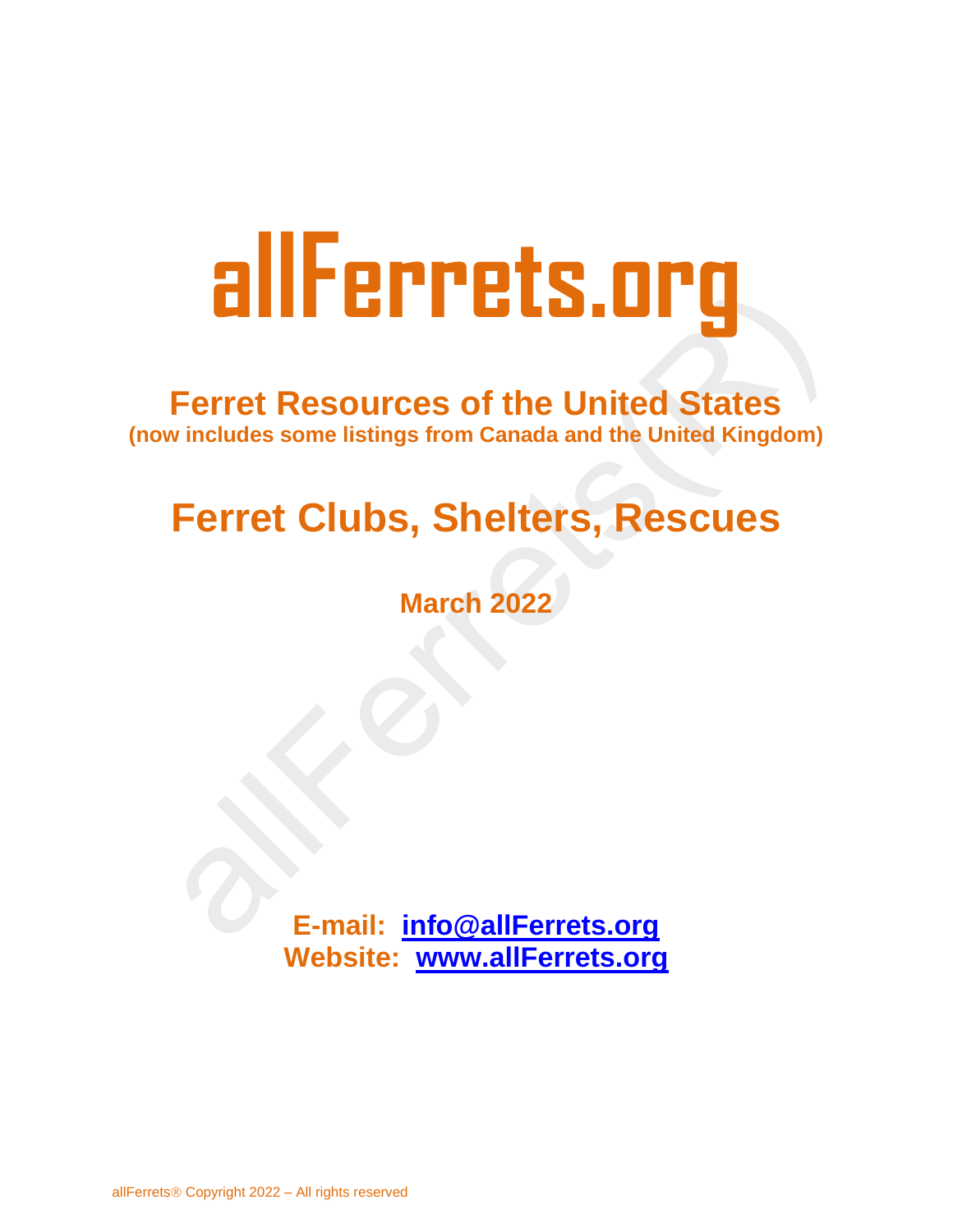# <span id="page-1-0"></span>**INTRODUCTION**

**allFerrets.org** is pleased to provide a listing of **FERRET CLUBS, SHELTERS** and other **RESOURCES** for ferrets.

#### **allFerrets.org does not guarantee the accuracy of this list.**

Please note that organizations may change their name, mission, or no longer offer services to ferrets or ferret owners. Individuals retire or change their contact information.

#### **Therefore, DO CALL AHEAD if you plan to adopt or surrender a ferret to ensure that your needs will be met at the particular location.**

#### **TO: ORGANIZATIONS**

If you are a **FERRET ORGANIZATION that is:** 

- **Listed, but the information is either INCORRECT OR INCOMPLETE**
- **Not listed, but would LIKE TO BE LISTED**
- **Listed and NO LONGER provide the service, or wish to be REMOVED** from this listing:

please contact **[info@allFerrets.org](mailto:info@allFerrets.org) so that appropriate modifications can be made.** 

#### **TO: INDIVIDUALS**

If you are aware of an **ACTIVE FERRET ORGANIZATION** which is **NOT listed below,** let us know so that the organization may be added. Please provide contact information for the organization.

If you are aware of a **FERRET ORGANIZATION listed below** which is **NO LONGER ACTIVE,** let us know so the organization can be removed.

If you would like:

- Your our nonprofit (501c3) organization to **BECOME A PARTNER** of the **allFerrets**
- **OR**
- **To PROMOTE** your product or service at **allFerrets.org online.**

please visit our website: **[www.allFerrets.org](http://www.allferrets.org/)** , o**r contact [info@allFerrets.org.](mailto:info@allFerrets.org)** 

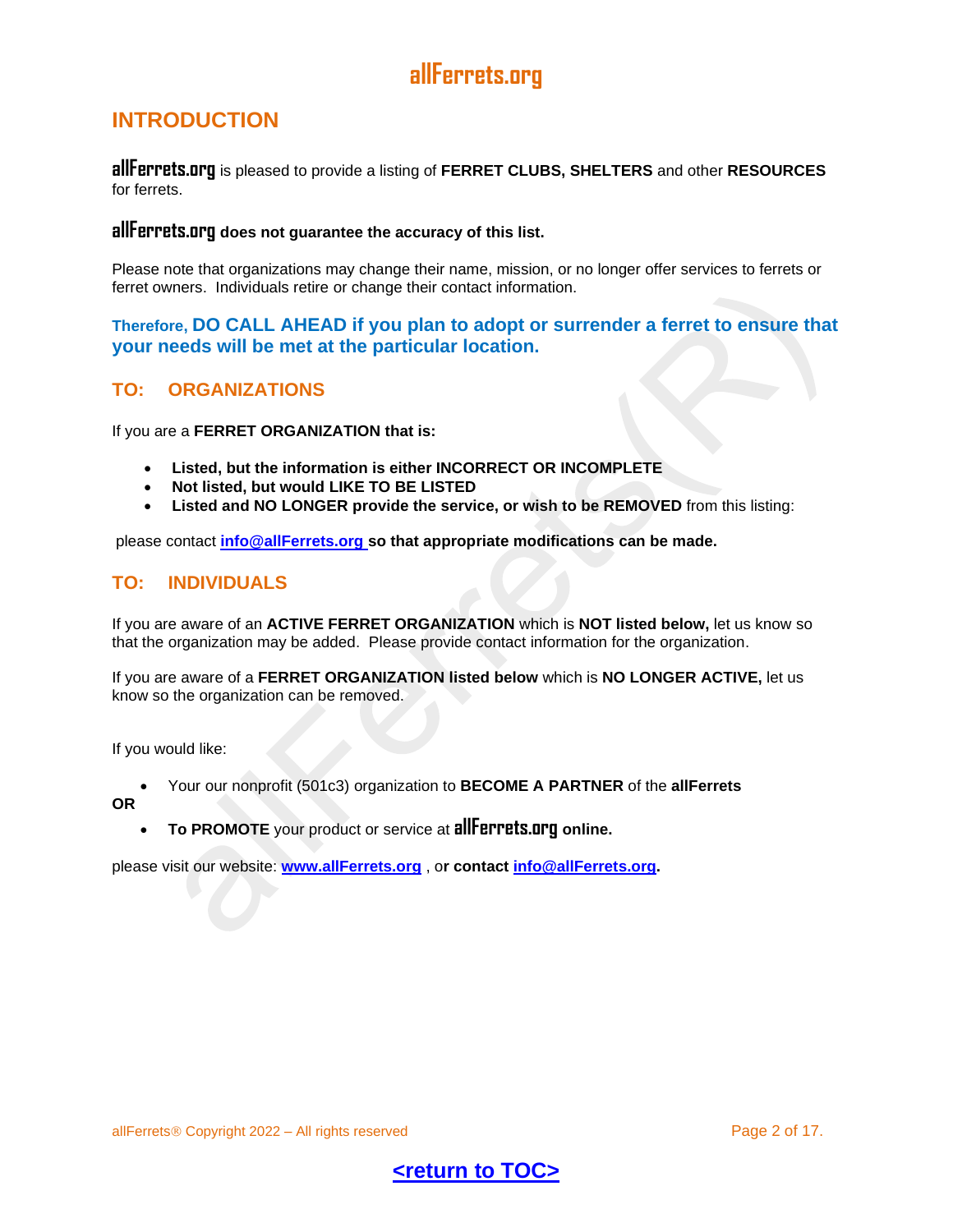# <span id="page-2-0"></span>**Table of Contents**

Page 3 of 17.

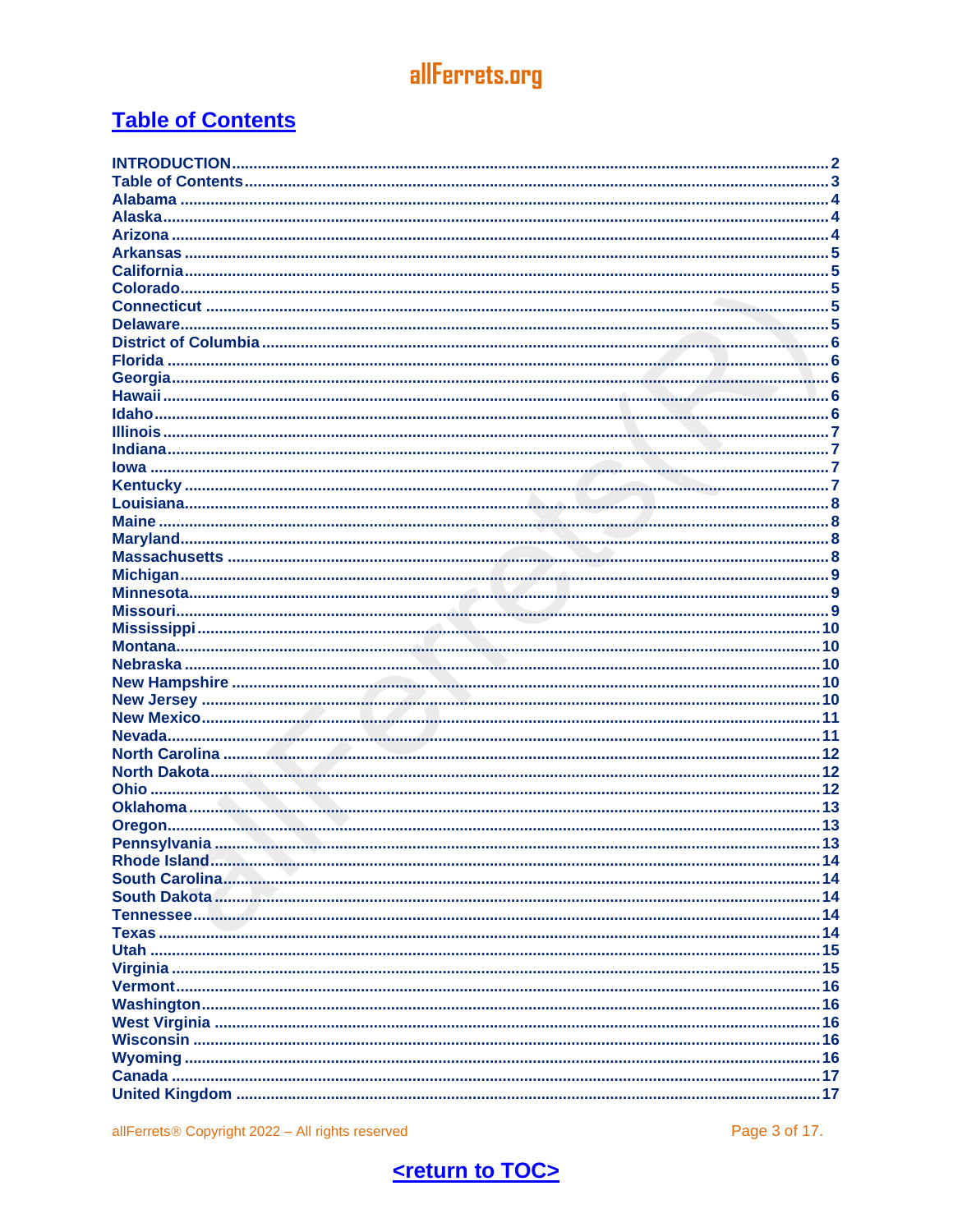# <span id="page-3-0"></span>**Alabama**

#### **Chaos and Critters Animal Rescue**

Director: Mark and Beth Jones Mobile, AL 36619 T: (251) 662-7847 E-Mail: [critters@ondogriver.net](mailto:critters@ondogriver.net) Website: [http://www.chaosandcritters.org](http://www.chaosandcritters.org/) A 501(c)3 Non-Profit Organization. We are on Pet Finder.

#### **Chase's Ferret & Rat Rescue & Shelter**

Director: Chase Allen Grant, AL E-Mail: [troup@nehp.net](mailto:troup@nehp.net)

#### **Heaven Scent Ferret Rescue/Shelter**

Dothan, AL Director: Sandi Robinson T: (334) 873-4065 E-Mail: [fuzzyslave1@gmail.com](mailto:fuzzyslave1@gmail.com) A 501(c)3 Non-Profit Organization and a no-kill shelter. We are Gilbert, AZ on Pet Finders

#### **North Alabama Ferret Rescue**

Director: Michelle Smith Florence, AL T: (256) 767-0875 E-Mail: [chellodello@msn.com](mailto:chellodello@msn.com) We are on Pet Finders **Stanford's Ferret Shelter & Rescue** Athens, AL Director: Sally Stanford T: (256) 614-1223; (256) 998-0501 E-Mail: [fuzzies93@bellsouth.net](mailto:fuzzies93@bellsouth.net)

#### **Zilla Fuzzy Friends Ferret Shelter/Rescue**

Birmingham, AL Director: James Barr T: (205) 608-0834; (205) 585-4171 E-Mail: [Zilla1618@aol.com](mailto:Zilla1618@aol.com) We are on Pet Finders

# <span id="page-3-1"></span>**Alaska**

**Ferret Rescue** Anchorage, AK Director: Julie Forsyth E-mail: [jforsyth@customcpu.com](mailto:jforsyth@customcpu.com)

#### **Forget-Me-Not Ferrets Shelter and Rescue Fuzzy Ferrets of the Far North**

Anchorage, AK 99504 Directors: Butch and Debbie Sims T: 1-866-343-2087 (Toll Free); 907-242-6698 Winter: 907-338-1301 Summer: 907-567-3512 Website:<http://forgetmenotferrets.com/>

**Rascal's Ferret Pals Shelter and Resort** Eagle River, AK 99577 E-mail: [ferretak@aol.com\](mailto:ferretak@aol.com/)

# <span id="page-3-2"></span>**Arizona**

**Arizona Ferret Rescue** Phoenix, AZ Director: Diane Simonain T: (602) 672-5636 E-mail: ds31760@aol.com. FB: <https://www.facebook.com/ArizonaFerretRescue>

## **Central Arizona Ferret Club/Shelter (CFAR)**

Phoenix, AZ Directors: Chere & Larry Bruver T: (480) 986-3212

**CFAR-Arizona** Director: Peri Shumard-Craig E-Mail: [4-info@cfar-arizona.org](mailto:4-info@cfar-arizona.org)

#### **Ferret Corner** Sierra Vista, AZ Director: Joanne Ruffner T: (520) 456-0110

E-Mail: [ferretcorneraz@yahoo.com](mailto:ferretcorneraz@yahoo.com)

#### **Ferret Friends, Inc.**

Vail and Tucson AZ Contact: Carol Owens T: (520) 308-9014 E-mail: ferretfriendsAZ@gmail.com Website: [www.ferretfriendsaz.com](http://www.ferretfriendsaz.com/); https://www.facebook.com/pg/ferretfriendsaz/about/?tab=overvi ew

#### **Ferret Friends of Tucson Shelter & Rescue**

Tuscon, AZ Director: Carol Owens T: (520) 308-9014 E-Mail: [queenbee@gainbroadband.com](mailto:queenbee@gainbroadband.com) Website: https://www.ferretfriendsaz.com/

#### **Morning Starr Animal Sanctuary Inc.**

Cornville, AZ 86325 Director: Fran C. Freedman T: (928) 821-2420 E-Mail: [fran@morningstarr.org](mailto:fran@morningstarr.org) Website: [www.morningstarr.org](http://www.morningstarr.org/) 501c3 nonprofit

allFerrets © Copyright 2022 – All rights reserved **Page 4 of 17.** All rights reserved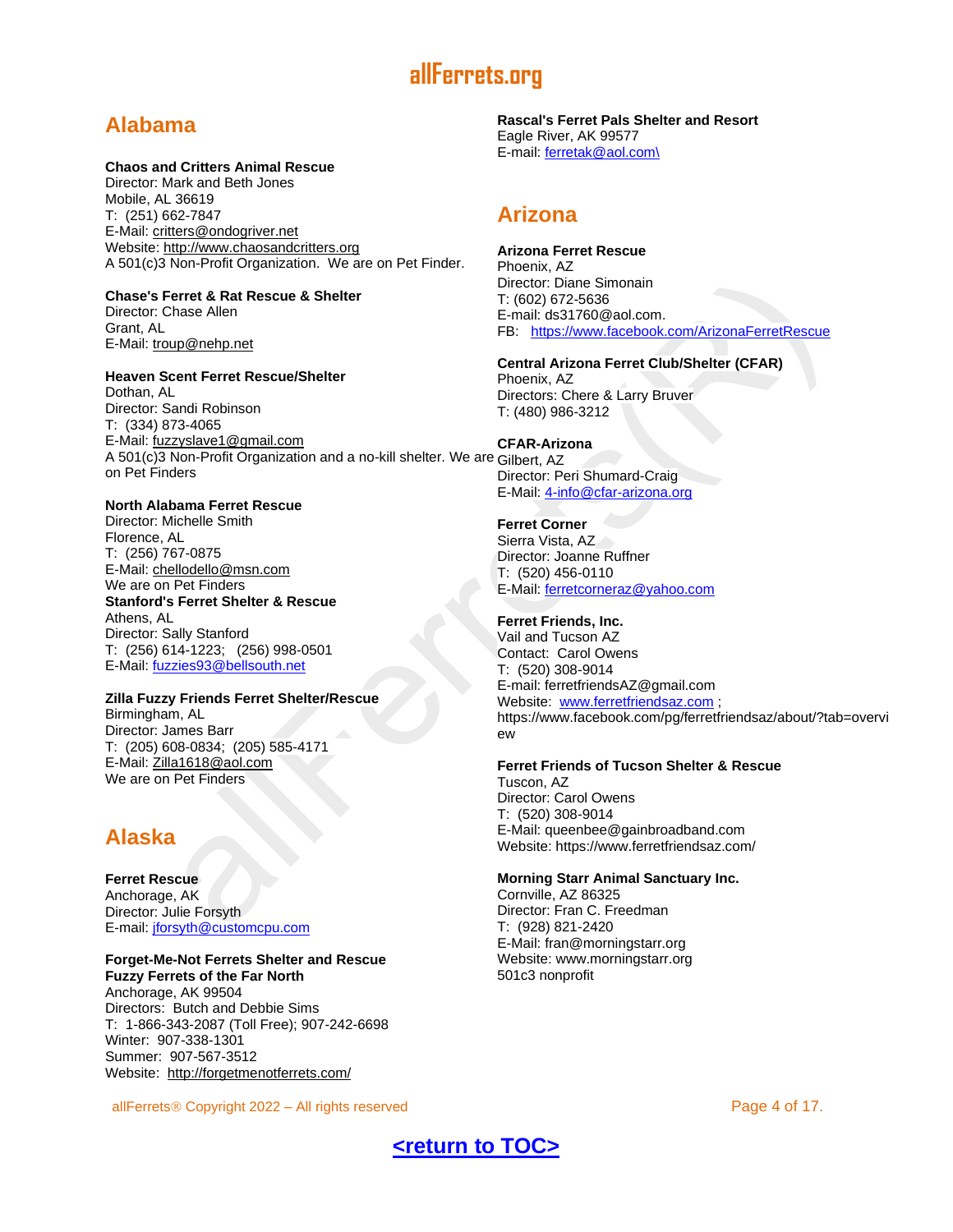#### **Northern Arizona Ferret Alliance**

Show Low, AZ 85902 Director: Bonnie Tormohlen T: (928) 532-8795 / 928 362-1444 E-Mail: [info@azferrets.com](mailto:info@azferrets.com) ; wzl\_lvr@azferrets.com

# <span id="page-4-0"></span>**Arkansas**

**Arkansas Ferret Rescue and Shelters** Benton/Rogers, AR Director: LaVee Collonsworth T: (479) 640-0469 E-Mail: [nwa\\_ferret\\_rescue@hotmail.com](mailto:nwa_ferret_rescue@hotmail.com) A 501(c)3 organization

Fayetteville, AR 72704 Director: Sue Kinsey T: (479) 283-1658 E-Mail: [nwa\\_ferret\\_rescue@hotmail.com](mailto:nwa_ferret_rescue@hotmail.com) A 501(c)3 organization

Siloam Springs, AR Director: Susan Hayes T: (479) 313-2979 E-Mail: [nwa\\_ferret\\_rescue@hotmail.com](mailto:nwa_ferret_rescue@hotmail.com) A 501(c)3 organization

## **Raisins From Heaven Ferret Rescue & Sanctuary**

Hernando, MS --*Serving the tri-state area of MS, TN, and AR* Director: Maren E. Doshier T: (901) 335-6536 E-Mail: [raisinsheaven@aol.com](mailto:raisinsheaven@aol.com) We are on Petfinder

#### **Thieves Haven**

Blytheville, AR Director: Vikki Mick T: (870) 763-8308 or (870) 763-5512 E-Mail: [vmick@spiders-web.org](mailto:vmick@spiders-web.org)

#### **Tender Heart Wildlife Rehab** Director(s): Andrea White

Berryville, AR T: (870) 350-4189 E-mail: [thwr@cox.net](mailto:thwr@cox.net) A 501(c )3 organization

# <span id="page-4-1"></span>**California**

**[Note: Ferret ownership and sales are not yet legal in California.]** 

allFerrets © Copyright 2022 – All rights reserved **Page 5 of 17.** All rights reserved **California's SunFerret Shelter & Rescue** Ferndale, CA 95536-0443 Director: Suni Parker

(707) 725-3703 E-Mail: [sunferret@cox.net](mailto:sunferret@cox.net)

#### **California Domestic Ferret Association**

Magalia, CA 95954 Director: Hildy Langewis (530) 873-4720 Website: [www.cdfa.org](http://www.cdfa.org/) State Licensed

#### **Ferrets Anonymous**

Torrance, CA Director: Claudia T (626) 358-6027 E-Mail: [feretsanon@aol.com](mailto:feretsanon@aol.com) Website: [www.ferretsanonymous.com](http://www.ferretsanonymous.com/)

# <span id="page-4-2"></span>**Colorado**

**Colorado Ferret Friends Association** Director(s): Rita A. Yaroush Niwot, CO T: (303) 776-7511 E-mail: [dr.weasel@scinet.cc](mailto:dr.weasel@scinet.cc)

**The Crafty Ferret Rescue** Director: Vickey Bishop Leadville, Co T: (719) 486-0523

**Ferret Dreams Rescue - Adoption** Denver, CO 80210 Directors: Matthew Jaramillo & Lee Wise T: (303) 733-0086 E-Mail: [mjaramillo@sprynet.com](mailto:mjaramillo@sprynet.com) Website: [www.ferretdreams.org](http://www.ferretdreams.org/) A 501(c)3 organization

# <span id="page-4-3"></span>**Connecticut**

**Ferret Association of Connecticut, Inc**. **(FACT)** Club and Rescue-Shelter 14 Sherbrooke Avenue Hartford, CT 06106 President: Glen Farney T: 860-247-1275 Website:<http://ferretassn.org/contact-us/>

# <span id="page-4-4"></span>**Delaware**

**The Ferret Zone - Rescue**  Newark, DE 19702 Director: Patty Records T: (302) 836-3630

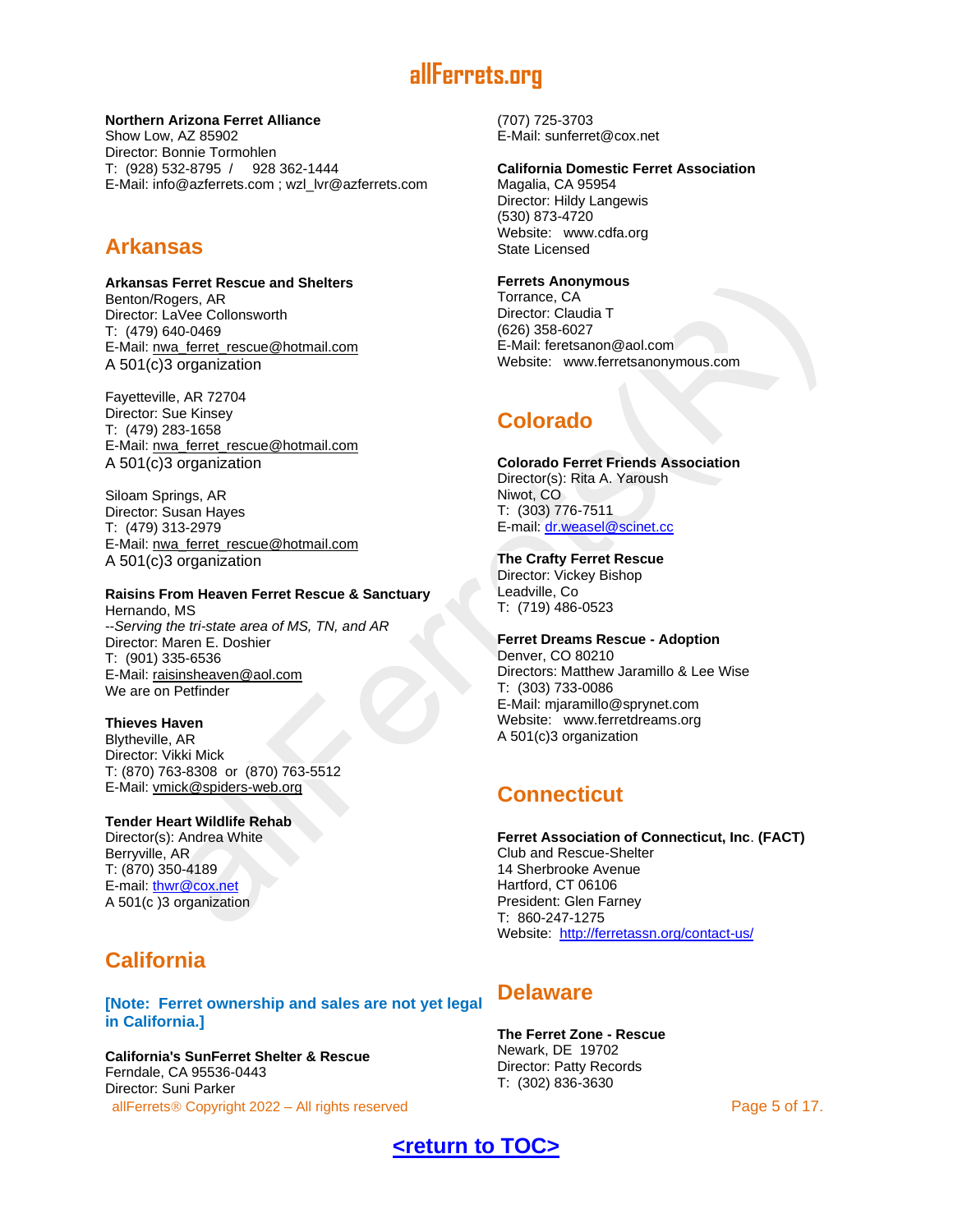

St. Petersburg, FL Director: Steve Boyce T: (813) 541-4918

# <span id="page-5-0"></span>**District of Columbia**

**[Note: Ferret ownership and sales are not yet legal in DC.]**

# <span id="page-5-1"></span>**Florida**

#### **Ferrets in the Sun Club & Rescue**

Boynton Beach, FL Director: Megan Scott T: (561) 735-9222 Website: [www.isabellascott.com/ferret](http://www.isabellascott.com/ferret)

#### **Broward Ferret Rescue & Referral**

Broward County, Coconut Creek, FL Director: Dona Michaels T: (954) 977-4583 E-Mail: [fuzzyrescues@aol.com](mailto:fuzzyrescues@aol.com) Website: <http://browardferretrescue.org/index.html>

#### **Ferret Forest**

Niceville/Valparaiso Area, FL Directors: Daniel & Samantha Gump T: (850)217-8712 or (850) 897-9230 E-Mail: [danielgump@ferretforest.com](mailto:danielgump@ferretforest.com) Alt. E-Mail: [samanthacroyle@ferretforest.com](mailto:samanthacroyle@ferretforest.com) Website: [www.ferretforest.com](http://www.ferretforest.com/)

#### **Okeechobee Ferret Rescue**

Okeechobee, FL 34972 Director: Sue Thomas T: (863) 763-4333 E-Mail: [ferretsnfelines@earthlink.net](mailto:ferretsnfelines@earthlink.net) Website: [www.craftyferret.com](http://www.craftyferret.com/) Website: [www.ferretsnfelines.org](http://www.ferretsnfelines.org/)

#### **Dookie's House Ferret Rescue & Shelter**

Sebring, FL Director: Patrick Elmore T: (863) 385-0783 Website: [www.dookieshouse.org/](http://www.dookieshouse.org/)

#### **Fuzzy Follies Ferret Rescue/Shelter**

Director(s): Linda & Bill Lake Winter Haven, FL (863) 956-0202 E-mail: [seriouslywicked@tampabay.rr.com](mailto:seriouslywicked@tampabay.rr.com)

#### **Luna's Ferret Rescue**

Spring Hill, FL Directors: Steven & Laura Gardner T: (352) 346-7809 E-Mail: [laura.gardner94@yahoo.com](mailto:laura.gardner94@yahoo.com)

#### **Suncoast Weasel Waystation**

allFerrets © Copyright 2022 – All rights reserved **Page 6 of 17.** All rights reserved

# <span id="page-5-2"></span>**Georgia**

#### **Southern Ferret Rescue**

Conyers, GA Director: Jesse Adams E-Mail: [rescueferrets@aol.com](mailto:rescueferrets@aol.com)

#### **Ferret Business of Georgia**

Marietta, GA Director: Juliana Quadrozzi T: (770) 984-1417 Website: [www.ferretbusiness.petfinder.com](http://www.ferretbusiness.petfinder.com/) A 501(c)3 Non-Profit Organization

#### **Georgia F.E.R.R.E.T.S. Inc**

Monroe, GA Directors: Angela Smith and Dennis Fields T: (678) 345-8584 E-Mail: [georgiaferrets@yahoo.com](mailto:georgiaferrets@yahoo.com) Website: [www.petfinder.com/shelters/GA279.html](http://www.petfinder.com/shelters/GA279.html) We are on Petfinder; State Licensed

#### **Kindness Matters Ferret Rescue**

Director(s): Debbie Whorley Acworth, GA E-mail: **kmferretrescue@comcast.net** Website: [www.kindnessmattersferretrescue.com](http://www.kindnessmattersferretrescue.com/) A 501(c)3 Non-Profit Organization

## <span id="page-5-3"></span>**Hawaii**

[Note: Ferret ownership and sales are not yet legal in Hawaii.]

## <span id="page-5-4"></span>**Idaho**

#### **Essential Ferret Services**

(formerly Emmett Ferret Services) Caldwell, ID T: (208) 459-0716 E-mail: info@emmettferret.org Website: www.emmettferret.org A 501(c)3, non-profit, no-kill shelter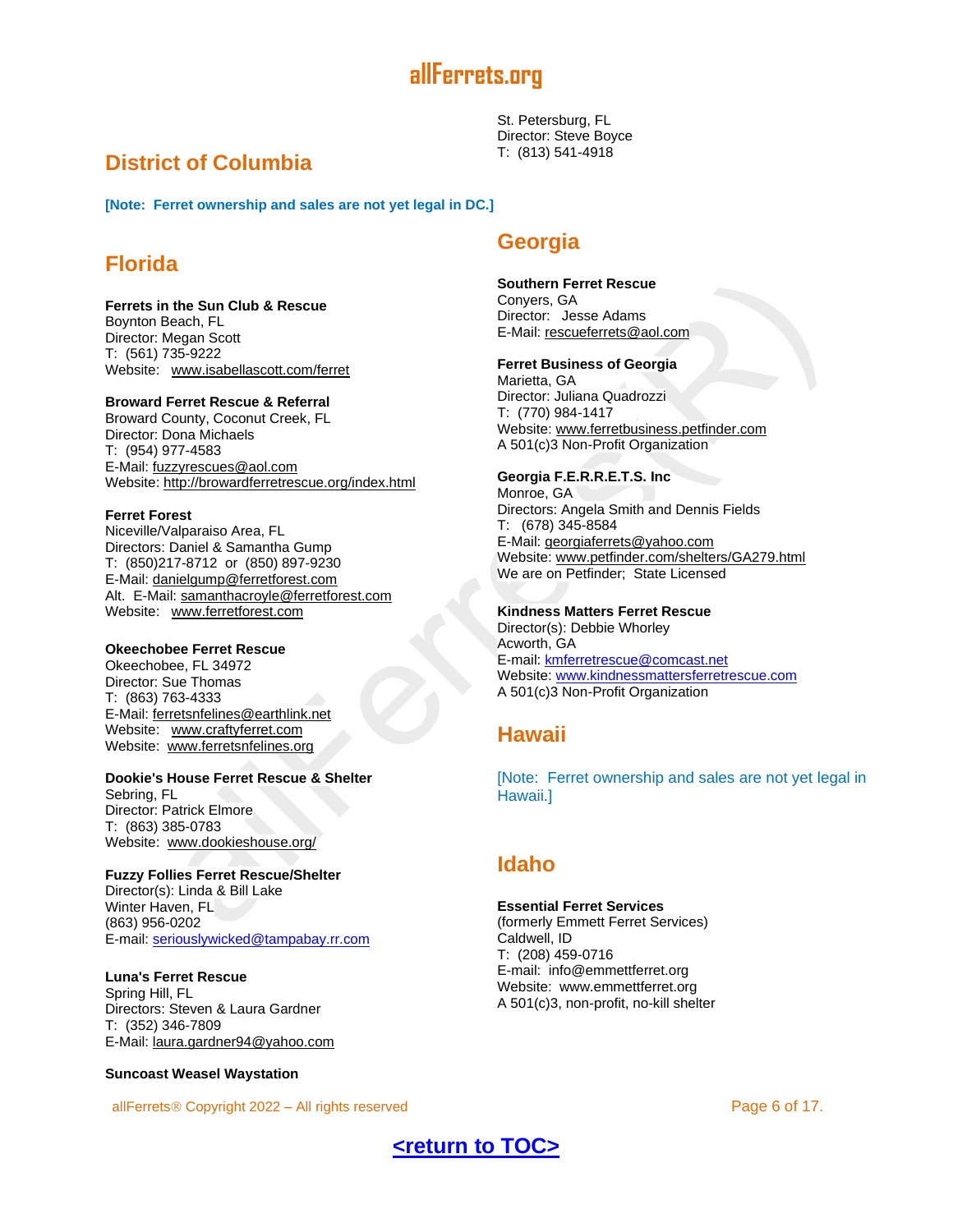# <span id="page-6-0"></span>**Illinois**

#### **Critter Camp Exotic Pet Sanctuary**

Director(s): Beth Randall German Valley, IL T; (815) 266-1342 E-mail: [info@crittercamp.biz](mailto:info@crittercamp.biz) Website: [www.crittercamp.org](http://www.crittercamp.org/)

#### **Greater Chicago Ferret Assciation**

Director(s): Moira Koppe Lyons, IL T: (708) 442-8650 E-mail: [Info@gcfa.com](mailto:Info@gcfa.com) Website: [www.gcfa.com](http://www.gcfa.com/) Shelter is a 501(c)3 organization

# <span id="page-6-1"></span>**Indiana**

#### **Circle City Ferret Club**

Indianapolis, IN Director: Connie Hewitt E-Mail: [info@circlecityferretclub.org](mailto:%20info@circlecityferretclub.org) Website: [www.circlecityferretclub.org](http://www.circlecityferretclub.org/)

#### **Ferret Halfway House**

Martinsville, IN 46151 Director: Mason Lowrey T: (765) 349-0265 F: (765) 349-4741 Website: [www.ferretrescue.org](http://www.ferretrescue.org/) *A 501(c)3 Non-Profit Organization*

#### **Ferreteyes 4 Ever Rescue**

Indianapolis, IN 46201 Directors: Dale & Katherine Hood T: (317) 822-9912 E-Mail: [ferreteyes2@aol.com](mailto:ferreteyes2@aol.com) Alt E-Mail: [daletiggerdad2@aol.com](mailto:daletiggerdad2@aol.com)

#### **Five Points Ferret Refuge**

Director(s): Brenda Lea Taylor Indianapolis, IN T: (317) 356-2653 E-mail: [FivePointsFerretRefuge@yahoo.com](mailto:FivePointsFerretRefuge@yahoo.com) Website: [FivePointsFerretRefuge.web.com](http://fivepointsferretrefuge.web.com/) A 501(c)3 organization

**Terre Haute Ferret Rescue** Terre Haute, IN Director : Jim Higgins T: (812) 235-0133 F: (812) 235-0133

#### allFerrets © Copyright 2022 – All rights reserved **Page 7 of 17.** All rights reserved

## <span id="page-6-2"></span>**Iowa**

#### **Animal Rescue League of Iowa (ARL)**

[Rescue-Adoptions; Multiple locations: see website] 5452 N.E. 22nd St Des Moines, IA 50313 T: (515) 473-9101 Website: [www.arl-iowa.org/](http://www.arl-iowa.org/)

#### **East Iowa Ferret Association & Shelter**

Wellman, IA Director: Dr. Jean Fitzgerald Wellman, IA T: (319) 646-6028 E-mail: [jean-fitzgerald@uiowa.edu](mailto:jean-fitzgerald@uiowa.edu)

**Eastern Iowa Ferret Association & Shelter** Iowa City, IA Directors: Suzanne Hoofnagle or Shannon Price Iowa City, IA T: (319)-354-1969; (319)337-9732 E-mail: [suzanne-hoofnagle@uiowa.edu](mailto:suzanne-hoofnagle@uiowa.edu) Alt Email: [shannon-price@uiowa.edu](mailto:shannon-price@uiowa.edu)

**LOS of IA & Black Dragon Ferret Shelter & Rescue** Council Bluffs, IA Director: Jen Galas T: (712) 256-3074 Website: [http://pages.ivillage.com/jedi.knight](http://kristenmcdonald.com/portfolio/web/ferretfacts/external.html?link=http://pages.ivillage.com/jedi.knight) E-mail: [losofiowa@yahoo.com](mailto:losofiowa@yahoo.com)

#### **Kansas**

**Ferret Family Services (Halfway House)**  P.O. Box 186 Manhattan KS 66502 Director: Troy Lynn Eckart T: (913)-494-8415 Website: www.ferretfamilyservices.org/

#### **Kansas Ferret Association & Shelter**

Director: Julie Thornton Lawrence, KS T: (785) 843-0934 E-mail: jewels@thorny.ml.org

# <span id="page-6-3"></span>**Kentucky**

**Little Hearts Ferret Rescue** Bowling Green, KY Director: Michelle Epley T: (270) 784-3268 E-Mail: [adoptions@littleheartsferretrescue.com](mailto:adoptions@littleheartsferretrescue.com) Website: [www.LittleHeartsFerretRescue.com](http://www.littleheartsferretrescue.com/)

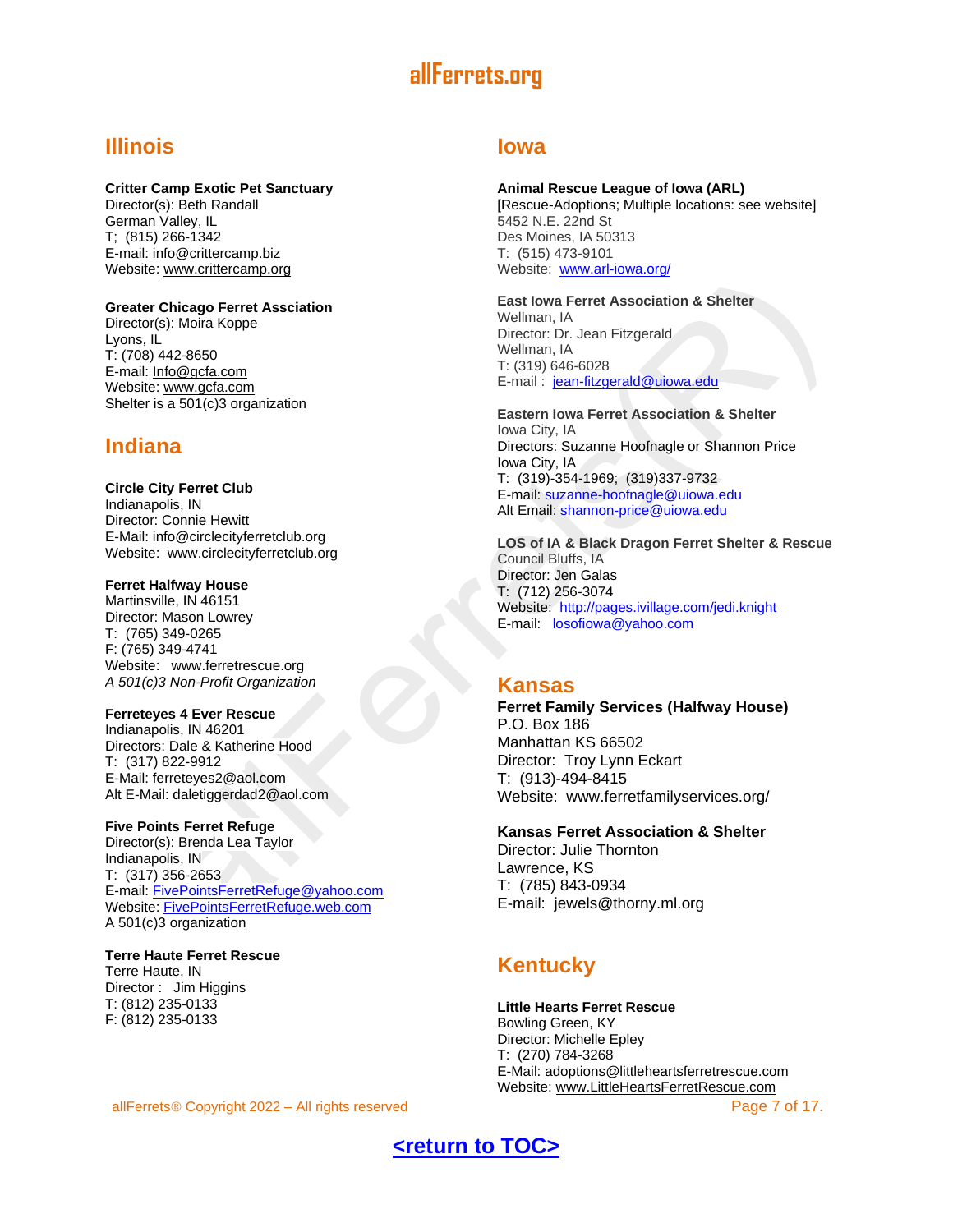**The Ferret Haven**

Louisville, KY Director: Jerri Carel T: (502) 439-0923 E-Mail: [ferretmomjc@TheFerretHaven.org](mailto:ferretmomjc@TheFerretHaven.org) Website: [www.TheFerretHaven.org](http://www.theferrethaven.org/)

#### **The Ferret Villa**

Villa Hills, KY Directors: Cindy & Tom Scheidt T: (859) 341-3390 E-Mail: [scheidtc@aol.com](mailto:scheidtc@aol.com) Website: [www.ferrettower.com](http://www.ferrettower.com/) A 501(c)3 organization

**Fuzzy Paws**  Hodgenville, KY Director: Sandi Coy T: (502) 358-5729

**Sephy's Ferret Sanctuary** Louisville, KY Director: Angela Showalter T: 502) 608-7790 E-mail: [petsforlife77@yahoo.com](mailto:petsforlife77@yahoo.com)

# <span id="page-7-0"></span>**Louisiana**

**Bon Temps Ferret Rescue** Cille Platte, LA Director: Brenda Barringer T: (337) 207-2468 E-mail: [bontempsferretrescue@yahoo.com](mailto:bontempsferretrescue@yahoo.com) Website: [bontempsferretrescue.wix.com/bontempsferretrescue](http://bontempsferretrescue.wix.com/bontempsferretrescue) **Somethin Up My Sleeve Ferret Rescue & Sanctuary**

#### **Woogie Wescue** Baton Rouge, LA Director: James Falkner T: (225) 355-1233 E-Mail: [james@woogiewescue.org](mailto:james@woogiewescue.org) Website: [www.woogiewescue.org](http://www.woogiewescue.org/)

# <span id="page-7-1"></span>**Maine**

**Ferret Rescue of Maine** Buxton, ME Director: Jim Kennedy T: (207) 727-6905 or (207) 423-2297 E-mail: fert\_resq@yahoo.com Website: [www.ferretrescueofmaine.org](http://www.ferretrescueofmaine.org/) A 501(c)3 Non-Profit Organization We are on Pet Finder and State Licensed

**The Ferret Zone** Dresden, ME Director: Darryl Gagne

allFerrets © Copyright 2022 – All rights reserved **Page 8 of 17.** All rights reserved

T: (207) 350-0537 E-Mail: [mannox@gmail.com](mailto:mannox@gmail.com) Website: [www.theferretzone.weebly.com](http://www.theferretzone.weebly.com/)

#### **Western Maine Ferret Rescue**

Mexico, ME 04257 Director: Erica Olsen T: (207) 364-2009 Website: [www.gwi.net/~jro](http://www.gwi.net/~jro)

**The Ferret Zone** Director: Darryl Gagne Old Town, ME T: (207) 409-9283 E-Mail: [mannox@mac.com](mailto:mannox@mac.com)

# <span id="page-7-2"></span>**Maryland**

**Baltimore Ferret Club, Inc. & Shelter** Baltimore, MD Director: Laura Michel T: (410) 676-4917 Wanda Larkin T: (410) 574-3443 Nadine T: (410) 388-1996 E-Mail: [officers@baltoferretclub.com](mailto:officers@baltoferretclub.com) Website: <http://baltoferretclub.com/>

**Maryland Ferret & Reptile Rescue** Baltimore, MD Director: George Fischer T: (410) 262-2681 E-Mail: [MDFRRescue@gmail.com](mailto:MDFRRescue@gmail.com) Website: [http://MDFRR.org/](http://mdfrr.org/)

Raspeburg, MD Director: Kimberly Fox T: (443) 529-4300 E-Mail: [somethinupmysleevefuzzys@yahoo.com](mailto:somethinupmysleevefuzzys@yahoo.com) Website: [http://companiontalk.terrabox.com/SUMS-](http://companiontalk.terrabox.com/SUMS-Rescue.html)[Rescue.html](http://companiontalk.terrabox.com/SUMS-Rescue.html)

**Zach's Ferret Rescue and Shelter** Scotland, MD Director: Zachary Ridgell T: (240) 434-3799 E-Mail: [gmhs2012@gmail.com](mailto:gmhs2012@gmail.com) Website: [www.theferretwebsite.weebly.com](http://www.theferretwebsite.weebly.com/)

# <span id="page-7-3"></span>**Massachusetts**

**The Educated Ferret Club** South Hadley, MA Director: Donna Spirito T: (413) 538-7108 E-Mail: [educatedferret@aol.com](mailto:educatedferret@aol.com) Website: [www.theeducatedferret.org](http://www.theeducatedferret.org/)

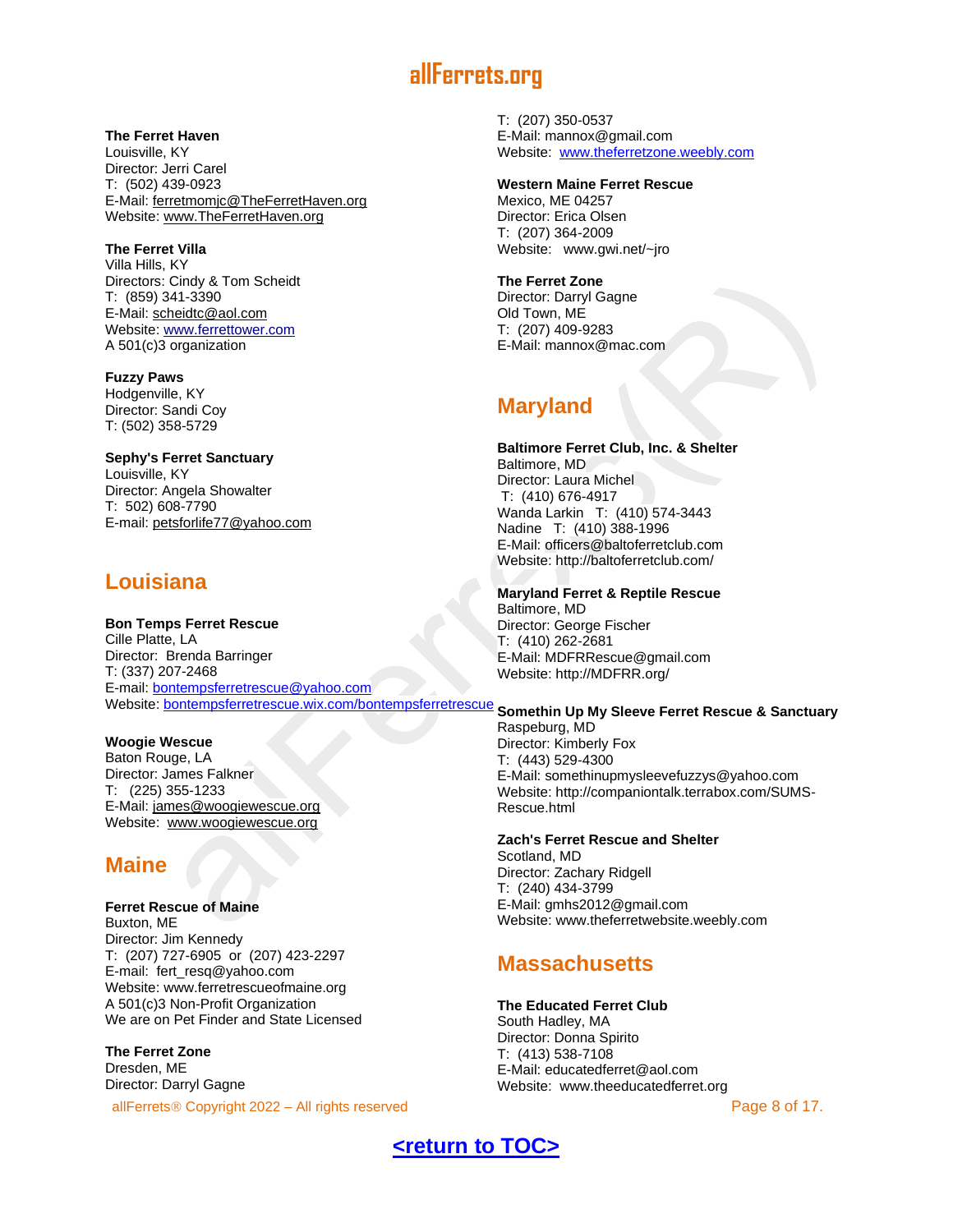#### **Massachusetts Ferret Friends (MAFF) Club**

President/Membership Director: Kathy Street E-mail: [president@maferrets.org](mailto:president@maferrets.org) Website: www.maferrets.org

#### **Massachusetts Ferret Friends (MAFF) Shelter & Rescue Division of Massachusetts Ferret Friends** Serving Massachusetts and surrounding areas.

Director: Diddy Wheeler T: (781) 224-1098 (Hotline) T: (617) 653-0094 E-Mail: [fosters@maferrets.org](mailto:fosters@maferrets.org) Website: [www.maferrets.org](http://www.maferrets.org/) *A 501(c)3 Non-Profit Organization* We are on Petfinder

#### **Michael Alfonso Ferret Rescue Center** Director: Bruce & Deane White Assonet, MA T: (508) 644-5562

**New England Ferret Foster, Education, & Rescue** Westfield, MA Director: Dianne Wood T: (413) 433-4363 F: (413) 562-5227 E-Mail: [neferrets@neferrets.org](mailto:neferrets@neferrets.org) Website: [www.neferrets.org](http://www.neferrets.org/)

#### **South Shore Ferret Care & Rescue**

*Affiliated with Massachusetts Ferret Friends* Serving the South Shore of Massachusetts and surrounding areas. Director: Diane Wall T: (781) 249-4628 E-Mail: [southshoreferretcare@comcast.net](mailto:southshoreferretcare@comcast.net) Website: [http://southshoreferretcare.org](http://southshoreferretcare.org/) Non-Profit. We are on Petfinder

# <span id="page-8-0"></span>**Michigan**

#### **Debs Ferret Rescue & Boarding** New Era, MI

Directors: Mark & Debbie Fitzgerald T: (231) 861-2706 E-Mail: [debsferretrescue@aol.com](mailto:debsferretrescue@aol.com)

#### **[Fuzzy Friends Ferret Rescue](http://www.neferrets.org/)** [Conklin, MI 49403](http://www.neferrets.org/) [Directors: Mike & Vickie Lusk](http://www.neferrets.org/) T: [\(616\) 970-6518](http://www.neferrets.org/)  [E-Mail:](http://www.neferrets.org/) [vickielusk@gmail.com](mailto:vickielusk@gmail.com)

**Michigan Ferret Rescue, Inc.** Flint, MI 48532 Director: Lori Blaisdell

allFerrets © Copyright 2022 – All rights reserved **Page 9 of 17.** All rights reserved

T: (810) 240-7499 E-Mail: [miferretrescue@sbcglobal.net](mailto:miferretrescue@sbcglobal.net) Website: [www.miferretrescue.org](http://www.miferretrescue.org/) We are on Petfinder

#### **Motor City Ferrets**

Hazel Park, MI Directors: Nanci Frazier & Alex Oeming T: (248) 219-9023 E-Mail: [motorcityferrets@hotmail.com](mailto:motorcityferrets@hotmail.com) Website: [www.motorcityferrets.org](http://www.motorcityferrets.org/) *A 501(c)3 Non-Profit Organization* We are on Petfinder; State Licensed

#### **West Michigan Ferret Connection**

Grand Rapids, MI 49505 Director: Dee Gage T: (616) 447-2978 E-Mail: [ddmgage@sbcglobal.net](mailto:ddmgage@sbcglobal.net) We are on Petfinder

#### **Westland Veterinary Hospital**

Westland, MI Director: Dr. Sharon Lawrenchuk T: (734) 261-5900

# <span id="page-8-1"></span>**Minnesota**

#### **In the Company of Ferrets, Inc.**

Stillwater, MN 55082 Director: Laura Palmer T: (651)-439-5209 E-mail: [luvfuzzies@aol.com](mailto:luvfuzzies@aol.com) Website: [www.ferretasylum.org](http://kristenmcdonald.com/portfolio/web/ferretfacts/www.ferretfacts.com/index.html)

# <span id="page-8-2"></span>**Missouri**

#### **Kansas City Ferret Hotline**

Kansas City, MO Director(s): Katie Carr, Sharon Cannon T: (913) 596-0600 E-mail: [kansascityferrethotline@gmail.com](mailto:kansascityferrethotline@gmail.com) Website: [ferrethotline.com](http://ferrethotline.com/) A 501(c)3 organization

#### **I Am Ferret**

Liberty, MO Director(s): Angela Simpkins/Sheri Chaney T: (913) 522-9414 E-mail: [angelas@iamferret.org or sheric@iamferret.org](mailto:angelas@iamferret.org%20or%20sheric@iamferret.org) Website: [iamferret.org](http://iamferret.org/) A 501(c)3 organization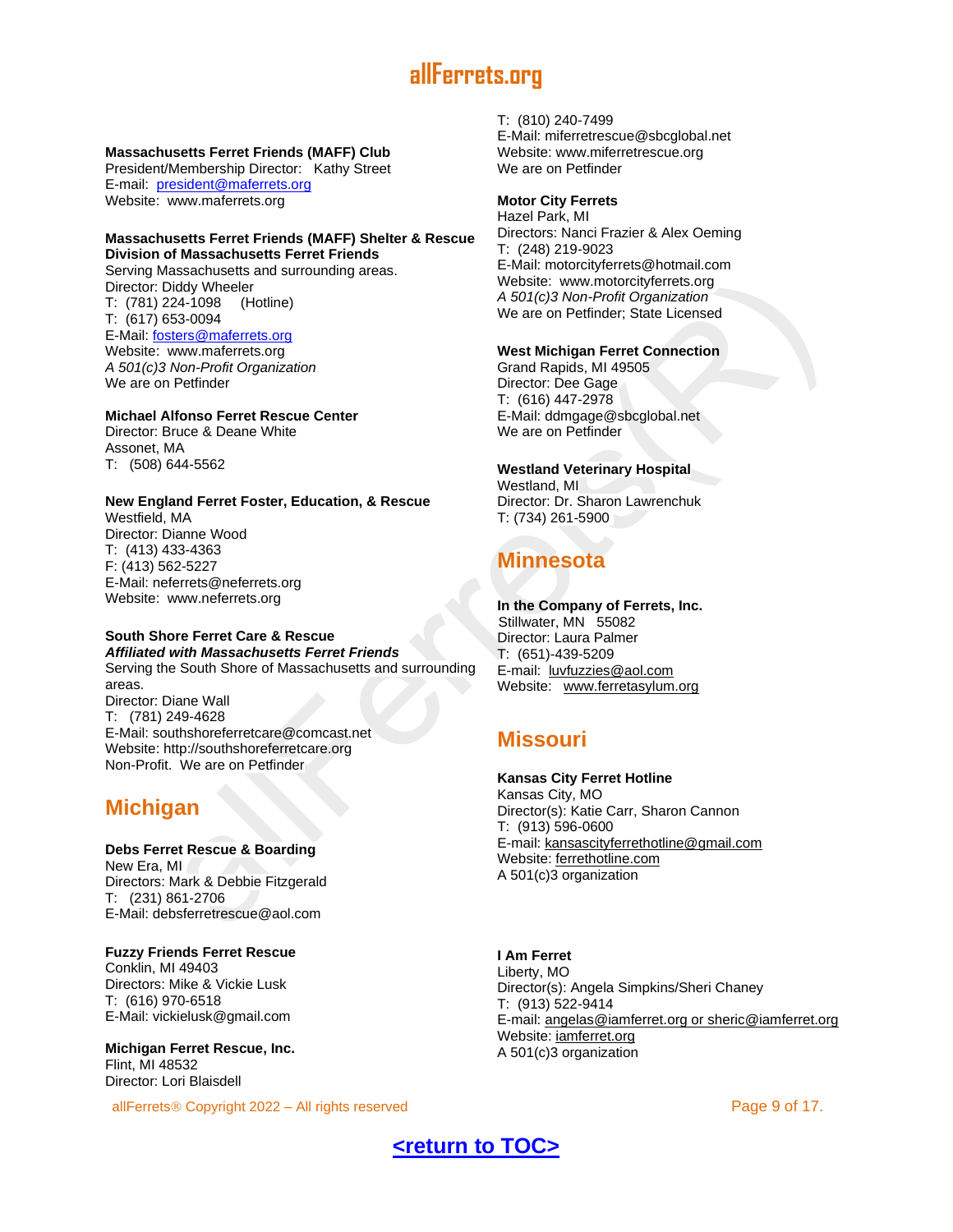# <span id="page-9-0"></span>**Mississippi**

#### **Raisins From Heaven Ferret Rescue & Sanctuary**

Hernando, MS Serving the tri-state area of MS, TN, and AR) Director: Maren E. Doshier T: (901) 335-6536 E-Mail: [raisinsheaven@aol.com](mailto:raisinsheaven@aol.com) We are on Petfinder

# <span id="page-9-1"></span>**Montana**

## **Guardian Angel Ferret Rescue**

Shepherd, MT 59079 Director: George Edison T: (406)-373-6184

#### **Montana Ferret Rescue Shelter MT** Director: Karen Keslers T:

E-Mail: [montanaferrets@cuteandcuddly.com](mailto:montanaferrets@cuteandcuddly.com)

# <span id="page-9-2"></span>**Nebraska**

**All Feline Hospital (And Ferrets Too)** Lincoln, NE 68505 Shelley Knudsen, DVM T: (402) 467-2711 E-mail: [sknudsen@ferretvet.net](mailto:sknudsen@ferretvet.net) Website : [http://www.ferretvet.net](http://kristenmcdonald.com/portfolio/web/ferretfacts/external.html?link=http://www.ferretvet.net/)

# <span id="page-9-3"></span>**New Hampshire**

#### **4 Li'l Paws Ferret Rescue** Brentwood, NH Directors: Sue Kern T: (603) 778-0172 E-mail: [DaisyandRambo@comcast.net](mailto:DaisyandRambo@comcast.net)

**Ferret Kingdom** Manchester, NH Directors: Kym & Phil Bertel T: (603)-669-5062

#### **Ferret Services of Freedom** Freedom, NH Director: Stephanie Mudgett T: (603)-539-5631 E-mail: [ferret.svcs@rscs.net](mailto:ferret.svcs@rscs.net)

allFerrets © Copyright 2022 – All rights reserved **Page 10 of 17.** All rights reserved **Page 10 of 17. Ferret Wise Rescue, Education & Rehabilitation Center**

Marlborough, NH 03455 Directors: Dino & Alicia Drakiotes T: (603)-876-4975 Website: [http://www.ferretwise.org](http://kristenmcdonald.com/portfolio/web/ferretfacts/external.html?link=http://www.ferretwise.org/) [ferretwise@ferretwise.org](mailto:ferretwise@ferretwise.org)

#### **Luv of Ferrets Shelter & Rescue**

New London, NH Directors: Jo and Ed Fowler T: (603)-526-7137 E-mail: [weldj@aol.com](mailto:weldj@aol.com) Website: [http://www.luvferrets.com](http://kristenmcdonald.com/portfolio/web/ferretfacts/external.html?link=http://www.luvferrets.com/)

#### **New Hampshire Ferret Rescue**

Sandown, NH Director: Linda Phaneuf T: (603) 329-5367 Website: [http://kristenmcdonald.com/portfolio/web/ferretfacts/www.ferretf](http://kristenmcdonald.com/portfolio/web/ferretfacts/www.ferretfacts.com/new-hampshire-ferret-rescue.html) [acts.com/new-hampshire-ferret-rescue.html](http://kristenmcdonald.com/portfolio/web/ferretfacts/www.ferretfacts.com/new-hampshire-ferret-rescue.html)

# <span id="page-9-4"></span>**New Jersey**

#### **Angie's Song Ferrets Sanctuary**

Merrick, NY Director: Rosalie Bruce T: (516) 705-5685 or (516) 655-4391 E-Mail: [desertrose566@yahoo.com](mailto:desertrose566@yahoo.com) Offering a permanent home to ferrets who are handicapped, ill, or have behavioral issues only.

#### **Father Natures Ferret Rescue**

Wood Ridge, NJ 07075 Directors: Keith and Evelyn Krysz T: (201) 438-8677 or (201) 952-8677 E-Mail: [fnferretrescue@cs.com](mailto:fnferretrescue@cs.com) We are on Petfinder

#### **Fuzztek's Ferret Rescue**

New Milford, NJ Director: Yvonne DeCarlo T: (201) 836-8682 E-Mail: [fuzztek@aol.com](mailto:fuzztek@aol.com) Shelter is ADV-positive shelter and no longer accepting ferrets. Calls for Information only.

#### **Hudson Valley Ferret Rescue**

North Arlington, NJ 07031 Director: Karen Paparella T: (201) 991-1349 E-Mail: [L.Vacca@verizon.net](mailto:L.Vacca@verizon.net) Website: [www.HudsonValleyFerret.webs.com](http://www.hudsonvalleyferret.webs.com/)

**Scales and Tails, Inc.** Randolph, NJ Directors: Gail Elsey; Meri Martin; Patty Kaczorowski T: (973) 895-6117 or (201) 841-5078

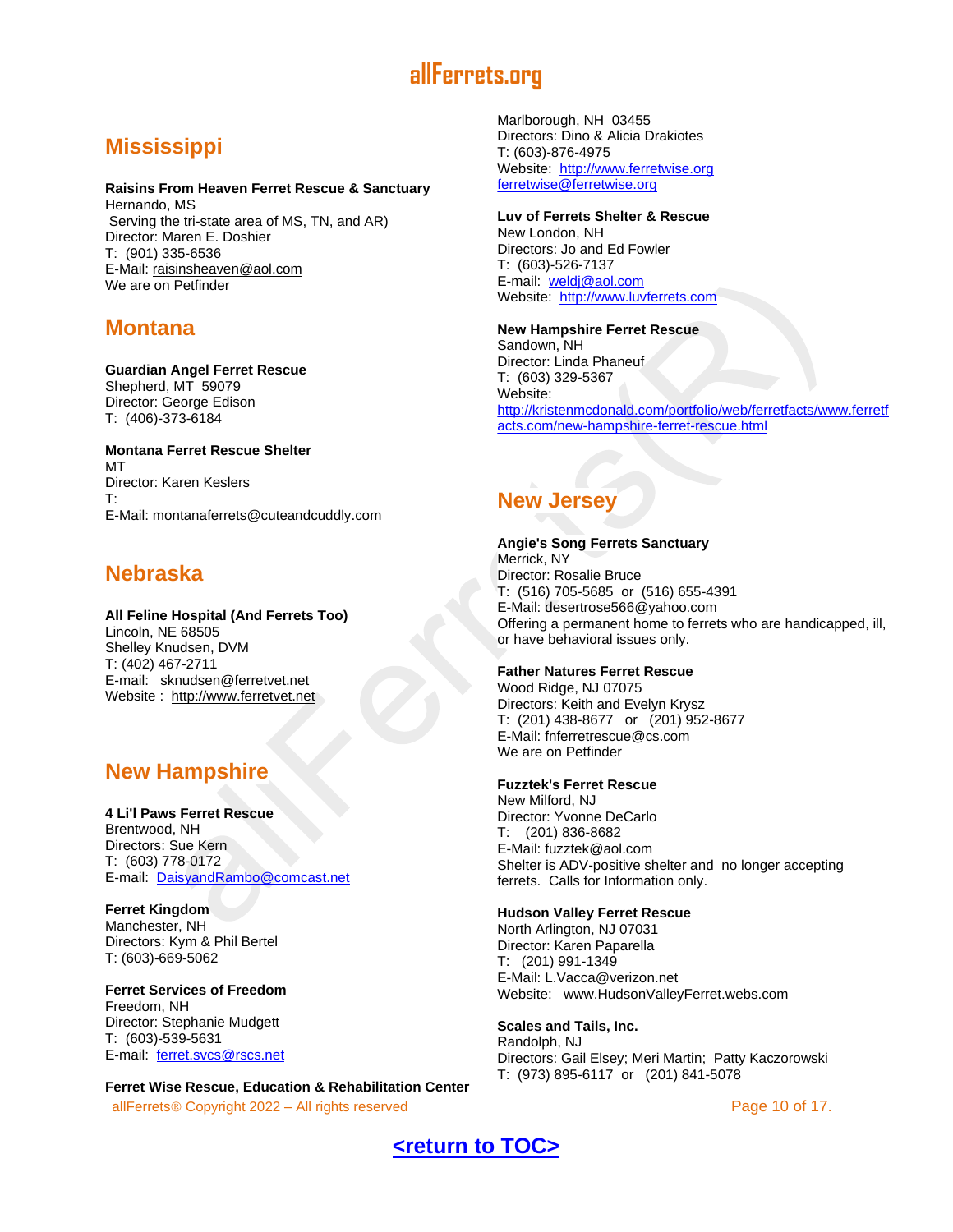F: (973) 895-6113 (call first) E-Mail: [gail@scalesandtails.org](mailto:gail@scalesandtails.org) Alt E-Mail: [elseyg@optonline.net](mailto:elseyg@optonline.net) Website: [www.scalesandtails.org](http://www.scalesandtails.org/) *A 501(c)3 Non-Profit Organization* We are on Petfinder; State Licensed

# **SJ Ferret Rescue & Sanctuary**

Gibbsboro, NJ Directors: Steve & Cheryl Reznick T: (856) 784-6789 F: (856) 627-8332 E-Mail: [email@sjferret.com](mailto:email@sjferret.com) Website: [www.sjferret.com](http://www.sjferret.com/) *A 501(c)3 Non-Profit Organization* We are on Petfinder; State Licensed

## <span id="page-10-0"></span>**New Mexico**

**Ferret Dayz Sanctuary** Moriarty, NM Directors: Kathy Stansbury and Kady Stansbury T: (505) 832-4335 or (505) 321-2547 (Kady) E-Mail: [Ferret\\_lovr@yahoo.com](mailto:Ferret_lovr@yahoo.com)

#### **Ferrets First** Carlsbad, NM

Director: Eydie Fox (505) 885-3567

#### **New Mexico Ferret Rescue** Albuquerque, NM Director: Amanda Christmas T: (505) 837-2003

#### **Texico Ferret Rescue**

Texico, NM Director: Kimberly Fried T: (575) 309-6225 E-Mail: [fertrescue@aol.com](mailto:fertrescue@aol.com) Website: [www.texicoferretrescue.org](http://www.texicoferretrescue.org/)

## **New York**

#### **A Ferret Club (AFC) Shelter** North Babylon, NY Director: Nina Trischitta T: (631) 957-2612

F: (631) 667-1640 E-Mail: [info@aferretclub.com](mailto:info@aferretclub.com) Website: [www.aferretclub.com](http://www.aferretclub.com/)

**Ferret Halfway House** Queensbury, NY

allFerrets © Copyright 2022 – All rights reserved **Page 11 of 17.** All rights reserved

Director: Richard Smith T: (518) 793-0147

#### **Ferretpallozza**

Tonawanda, NY Director(s): Maggie Houseman T: (716) 348-8119 E-mail: [maggies\\_58@hotmail.com](mailto:maggies_58@hotmail.com)

#### **Hudson Valley Ferret Rescue**

Walden, NY 12586 Director: William Ferris T: (845) 713-4360 E-Mail: [rantoine@hvc.rr.com](mailto:rantoine@hvc.rr.com) Website: [www.petfinder.com/shelters/NY725.html](http://www.petfinder.com/shelters/NY725.html)

#### **Lakeroad Ferret Farm Rescue/Shelter**

Naples, NY 14512 Director: Brenda Johnson T: (585) 374-8393 E-Mail: [ferretfarm@frontiernet.net](mailto:ferretfarm@frontiernet.net) Website: [www.ferretfarm.org](http://www.ferretfarm.org/)

#### **NY Ferrets' Rights Advocacy S.P.C.F./The Society**

Oceanside, NY 11572 Director: David Guthartz T: (516) 536-6615 F: (516) 536-6615 *A 501(c)3 Non-Profit Organization*

#### **Westchester Ferret Shelter**

Yonkers, NY Director: Joann Dreeben T: (914) 476-1370

#### **Western NY Finger Lakes Ferret Association**

Rochester, NY 14610-0085 Director: Sharon Pease T: (585) 223-9106 E-Mail: [wnyflfa@frontiernet.net](mailto:wnyflfa@frontiernet.net) Website: [www.frontiernet.net/~lmbrice/wnyflfa\\_001.htm](http://www.frontiernet.net/~lmbrice/wnyflfa_001.htm)

## <span id="page-10-1"></span>**Nevada**

#### **Angel Ferret Shelter Services** Henderson, NV Director: Donna Carlsen

T: (702) 943-0848 E-Mail: [angelferet@aol.com](mailto:angelferet@aol.com)

#### **Blusky's Small Animal Rescue**

Las Vegas, NV Director: Bonnie Thomas T: (702) 433-9092 E-Mail: [wetfire8@cox.net](mailto:wetfire8@cox.net)

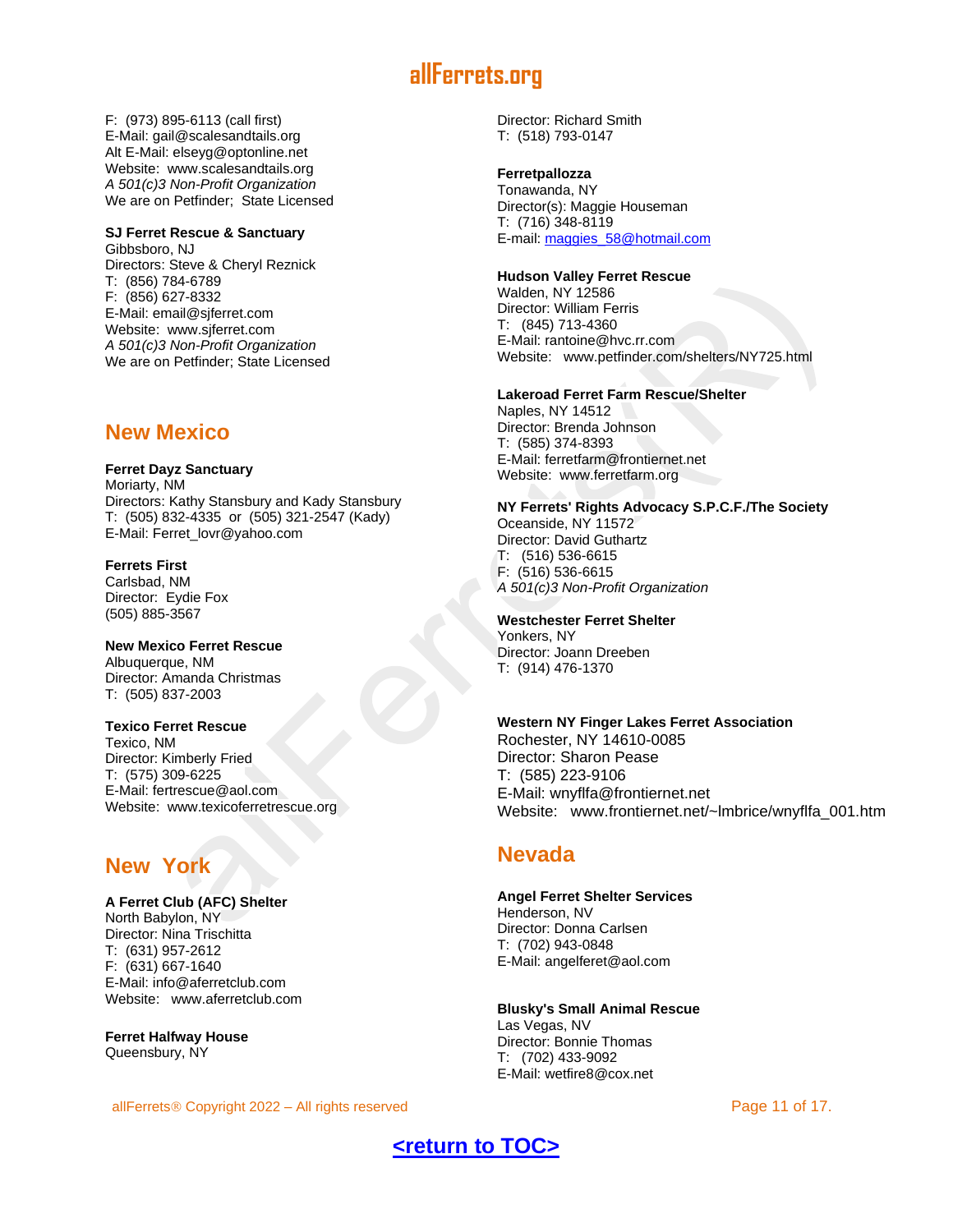Website: www.petfinder.org/shelters/NV53.html

#### **The Furpeople Weyr**

Las Vegas, NV 89112 Director: Brenda Steelman T: (702) 564-9223 E-Mail: [furpeopleweyr@prodigy.net](mailto:furpeopleweyr@prodigy.net) Website: [http://FurpeopleWeyr.com](http://furpeopleweyr.com/)

#### **Northern Nevada Ferret Network**

Reno , NV 89570 President: Char Escalanti T: (775) 351-1008 Website: [www.nnfn.net](http://www.nnfn.net/) A 501(c)3 Non-Profit Organization

# <span id="page-11-0"></span>**North Carolina**

#### **Cape Fear Ferret Rescue**

Wilmington, NC 28409 Directors: Dave & Angela Esber T: (910) 392-3969 or (910) 612-1580 E-Mail: [Capefearferret@msn.com](mailto:Capefearferret@msn.com) Website: [www.capefearferret.com](http://www.capefearferret.com/)

#### **The Dook-N-Dance Ferret Shelter**

Midway Park, NC Director: Linda Proulx T: (910) 353-0652 E-Mail: [linda@dook-n-dance.org](mailto:linda@dook-n-dance.org) Website: [www.dook-n-dance.org](http://www.dook-n-dance.org/) A 501(c)3 Non-Profit Organization. We are on Pet Finder

#### **Ferret Guardian Rescue Haven, Inc.**

Hudson, NC 28638 Directors: Diane & Tony Campbell T: (828) 728-7101 E-Mail: [ferretguardian@bellsouth.net](mailto:ferretguardian@bellsouth.net) Website: [www.ferretguardian.org](http://www.ferretguardian.org/) A 501(c)3 Non-Profit Organization. We are on Petfinder

# <span id="page-11-1"></span>**North Dakota**

**Chelles' 2nd Chance Ferret Haven** Minot, ND Director: Michelle Schlake T: (701) 727-5141;(701) 340-4931

# <span id="page-11-2"></span>**Ohio**

**Ann's Ferret Shelter & Adoption** Manchester, OH Director: Ann Church T: (937) 549-1960

allFerrets © Copyright 2022 – All rights reserved **Page 12 of 17.** All rights reserved

E-Mail: [godessann@yahoo.com](mailto:godessann@yahoo.com) Website: [annsferretshelter.weebly.com/index.html](http://annsferretshelter.weebly.com/index.html) A 501(c)3 Non-Profit Organization

#### **Dayton Area Ferret Association**

Sagamore Hills, OH Director: Kim & Joe Burian T: (330) 467-2837

#### **Ferrets Unlimited Rescue Services**

Serving Northeastern Ohio Cleveland, OH Director: Jean Caputo-Lee T: (216) 749-3885 E-Mail: [shelter@ferretsunlimited.org](mailto:shelter@ferretsunlimited.org) Website: [www.ferretsunlimited.org](http://www.ferretsunlimited.org/) A 501(c)3 Non-Profit Organization

### **Heart of Ohio Ferret Association and Rescue**

Columbus, OH President: Julie Dyke; Shaun Brennan T: (614) 428-0279 ; (614) 470-1042 E-Mail: [shelter@HOFARescue.org](mailto:shelter@HOFARescue.org) [hofashelterchair@yahoo.com](mailto:hofashelterchair@yahoo.com) Website: [www.HOFARescue.org](http://www.hofarescue.org/) A 501(c)3 Non-Profit Organization

#### **Healing Hearts Ferret Rescue**

Streetsboro, OH Director(s): Crystal Walko T: (330) 931-9531 E-mail: [hhferretrescue@yahoo.com](mailto:hhferretrescue@yahoo.com) A 501(c)3 Nonprofit organization

#### **Love ME Again Ferret Rescue**

Fairfield, OH Director(s): Jacqueline Calhoun T: (513) 485-6308 E-mail: [lovemeagainferretrescue@yahoo.com](mailto:lovemeagainferretrescue@yahoo.com)

#### **North Coast Ferret Connection**

Parma, OH Director: Jason Shugarts T: (216) 661-3151

#### **Starburst Ferret Rescue**

Bucyrus, OH Director: Mike Schott E-mail: **[starburstferrets@embarqmail.com](http://www.ferret.org/links/backups/starburstferrets@embarqmail.com)** [frostchomp@hotmail.com](http://www.ferret.org/links/frostchomp@hotmail.com) **Website[: http://starburstferrets.embarqspace.com](http://starburstferrets.embarqspace.com/)**

#### **Toledo Ferret Lovers Rescue**

Toledo, OH Director(s): Julie Miles T: (419) 779-3502 E-mail: [toledoferretlovers@yahoo.com](mailto:toledoferretlovers@yahoo.com) Website: [toledoferretlovers.wix.com/toledoferretrecue](http://toledoferretlovers.wix.com/toledoferretrecue)

**West Central Ohio Ferret Shelter** Lima, OH

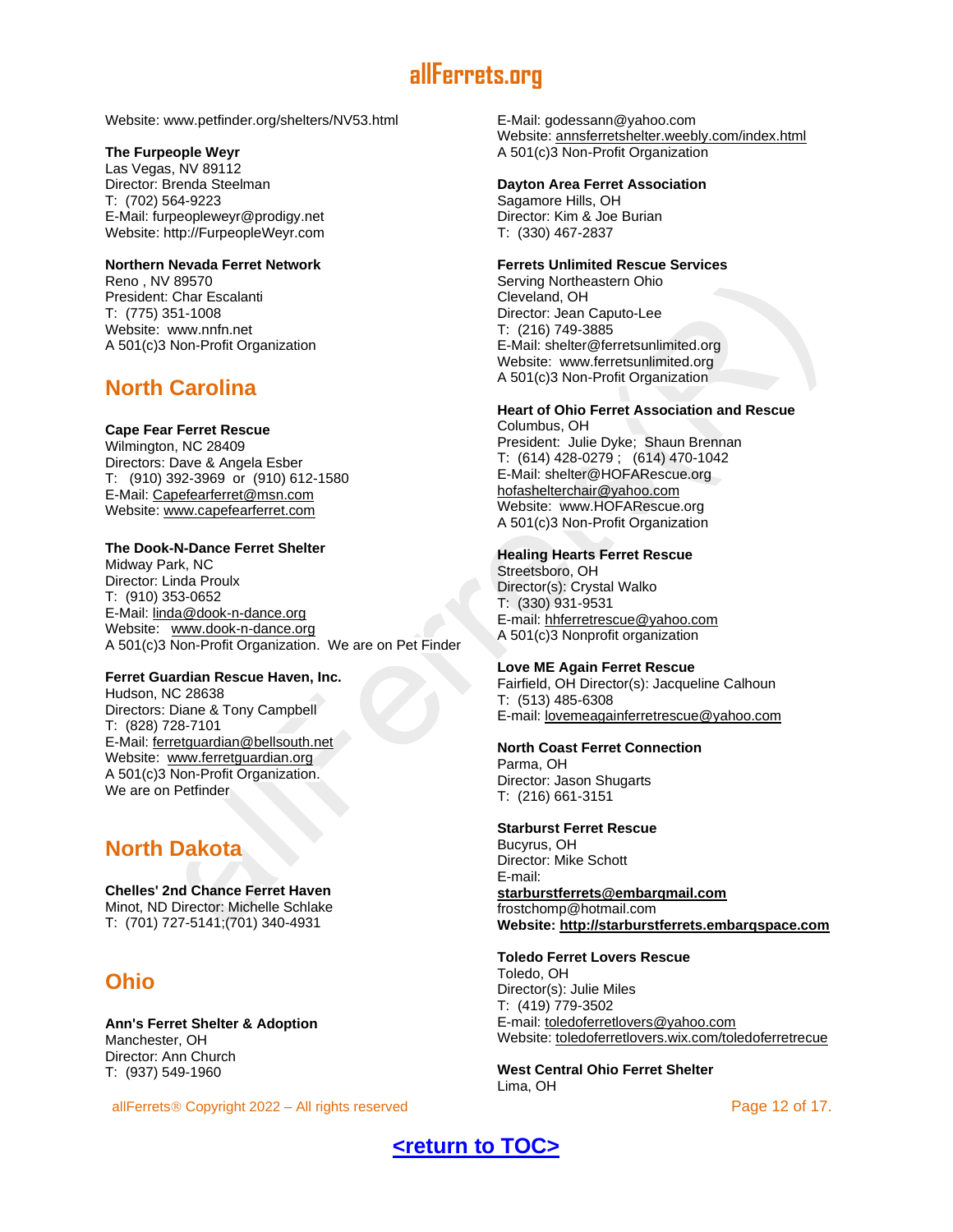Director: Julie Fossa T: (419) 225-8383 (Summer); (772) 228-9067 (Winter) E-Mail: [julie\\_fossa@yahoo.com](mailto:julie_fossa@yahoo.com) Website:<http://wcofs.org:1024/>

## <span id="page-12-0"></span>**Oklahoma**

#### **Little Bandits Boarding & Rescue** Oklahoma City, OK 74063

Director: Amber Myers T: (405)-603-3410 ; (405)-760-4167 E-Mail: [Littlebanditsboarding@yahoo.com](mailto:Littlebanditsboarding@yahoo.com) Alt E-Mail: [anmyers@cox.net](mailto:anmyers@cox.net) Website: [http://www.littlebanditsboarding.com](http://www.littlebanditsboarding.com/)

#### **Phinny's Fuzzies Ferret Shelter**

Director: Dayna Clark Sand Springs, OK 74063 (918)509-0985 E-Mail: [phinnys\\_fuzzies\\_ferret\\_shelter@yahoo.com](mailto:phinnys_fuzzies_ferret_shelter@yahoo.com) [aferetlover@yahoo.com](mailto:aferetlover@yahoo.com)  Website: [www.myspace.com/phinnys\\_fuzzies](http://www.myspace.com/phinnys_fuzzies)

#### **NOAH Animal Rescue**

Director: Tricia Vanderpool Tulsa, OK (918) 232-1953 E-Mail: [noahanimalrescue@aol.com](mailto:noahanimalrescue@aol.com) A 501(c)3 Non-Profit Organization. We are on Pet Finder

#### **Thieves Hide Out Ferret Rescue**

Edmond, OK Director: Jacci Denney T: (405)-216-9690 E-mail: [lvmyfrrts@sbcglobal.net](mailto:lvmyfrrts@sbcglobal.net)

# <span id="page-12-1"></span>**Oregon**

**Lane Area Ferret Shelter and Rescue** Eugene, OR Director(s): Melanee Ellis T: (541) 484-1090; (541) 517-9826 E-mail: [laneferrets@yahoo.com](mailto:laneferrets@yahoo.com) Website: [www.laneferrets.org](http://www.laneferrets.org/) A 501(c)3 organization. We are on Pet Finder.

**Oregon Ferret Shelter** Prineville, OR Director: Christine Mathis T: (971)-313-3622 E-mail: theferretmom@)gmail.com [oregonferretshelter@comcast.net](mailto:oregonferretshelter@comcast.net) [wzldad@comcast.net](mailto:wzldad@comcast.net) Website: [www.oregonferretshelter.org](http://www.oregonferretshelter.org/) A 501(c)3 organization. We are on Pet Finder

#### **Willamette Valley Ferret Shelter**

Carlton, Oregon Director: Melissa T: (503)-852-3182 [info@willamettevalleyferretshelter.org](mailto:info@willamettevalleyferretshelter.org)  Website: www.willamettevalleyferretshelter.org A 501(c)3 organization.

# <span id="page-12-2"></span>**Pennsylvania**

**Forget-Me-Not Ferret Rescue [Enola branch of the PA Ferret Club & Shelter]** Enola, PA 17025 Director: Tracy Acker T: (717) 579-1216 Website: [www.ferretclub.com](http://www.ferretclub.com/)

#### **Ferret Forever Homes**

Lancaster, PA 17603 Director: Shauna Showalter T: (717) 945-6824 E-Mail: [jonayla@ferretforeverhomes.com](mailto:jonayla@ferretforeverhomes.com) Website: [www.ferretforeverhomes.com](http://www.ferret.org/links/www.ferretforeverhomes.com)

#### **Furry O's Ferrets**

Harleysville, PA Director: Mike & Denise Orlowski T: (215) 256-6151 E-Mail: [feretsrus@yahoo.com](mailto:feretsrus@yahoo.com)

#### **Helping Hands Ferret Rescue**

New Castle, PA Director: Helen Wojciechowski T: (724) 654-1596 E-Mail: [ilovemy13ferrets@aol.com](mailto:ilovemy13ferrets@aol.com) Website: [www.angelfire.com/biz7/hhferretrescue/](http://www.angelfire.com/biz7/hhferretrescue/)

#### **Hide-E-Hole Ferret Rescue, Inc.**

Pittsburgh, PA 15210 Director: Barbara Carlson T: (412) 481-5927 or (412) 508-0733 E-Mail: [rescue@ferret-hide-e-hole.org](mailto:rescue@ferret-hide-e-hole.org) Alternate E-Mail: [bcarlson@andrew.cmu.edu](mailto:bcarlson@andrew.cmu.edu) Website: [www.ferret-hide-e-hole.org](http://www.ferret-hide-e-hole.org/) We are on Pet Finder

#### **Last Chance Ferret Rescue**

Southampton, PA 18966 Directors: Steve & Diane Bodofsky T: (215) 357-3699 or (215) 396-1585 E-Mail: [diane@newrainbowbridge.com](mailto:diane@newrainbowbridge.com) Website: [www.newrainbowbridge.com](http://www.newrainbowbridge.com/) *A 501(c)3 Non-Profit Organization*

#### **Legion of Superferrets Shelter**

Levittown, PA Director: Rose Smith T: (215) 946-2747

allFerrets © Copyright 2022 – All rights reserved **Page 13 of 17.** All rights reserved

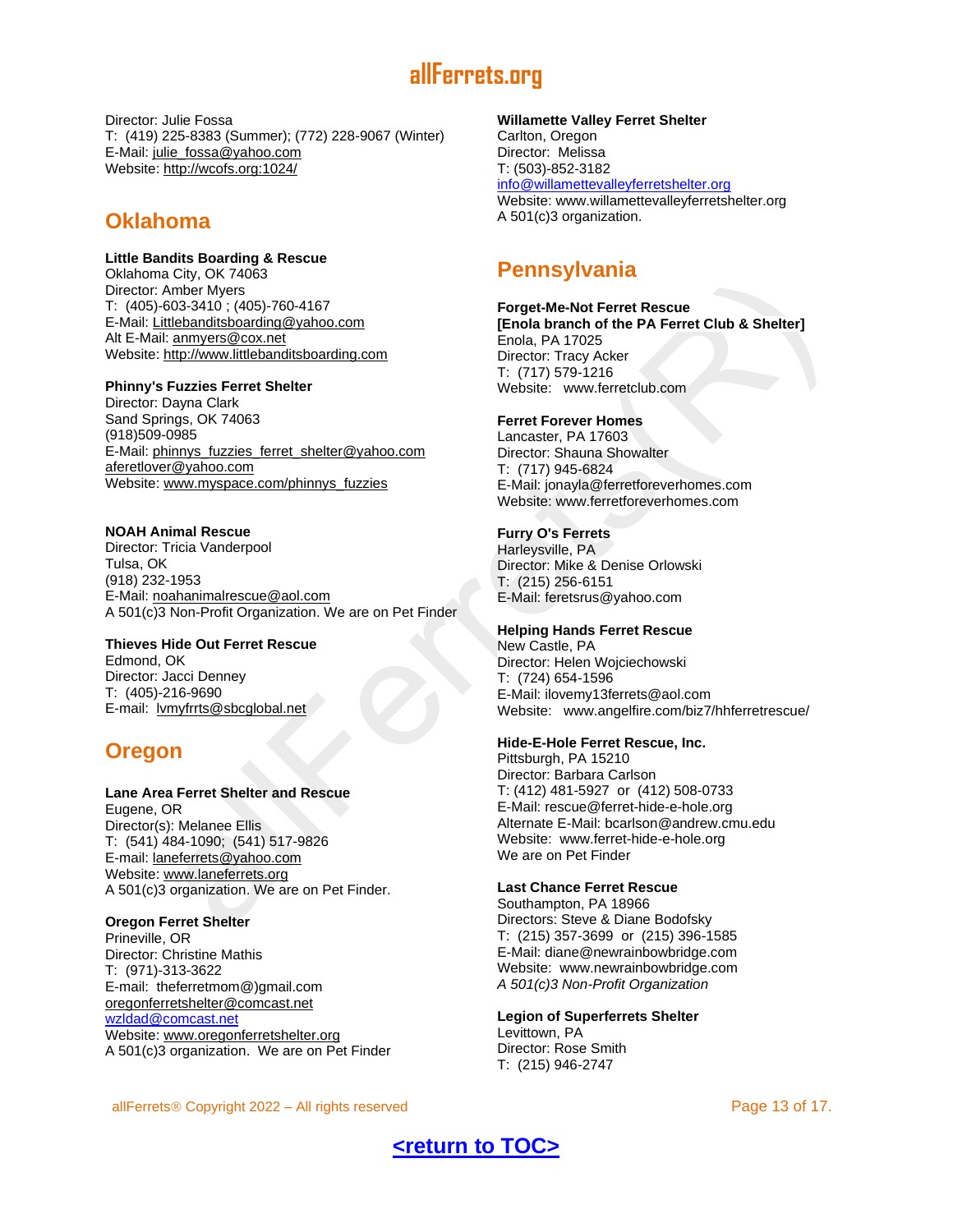#### **Oxford Ferret Rescue**

Railroad, PA 17355 Director: Claudia Johnson T: (443) 350-7245 E-Mail: [barnyardtravellers@hotmail.com](mailto:barnyardtravellers@hotmail.com) Website: [www.oxfordrescue.org](http://www.oxfordrescue.org/) *A 501(c)3 Non-Profit Organization* We Are Listed On Pet Finder

#### **Pennsylvania Ferret Club & Shelter**

Limerick, PA 19468 Director: Kym Barone E-Mail: [shelter@ferretclub.com](mailto:shelter@ferretclub.com) Website: [www.ferretclub.com](http://www.ferretclub.com/)

#### **Pennsylvania Ferret Rescue Association of Centre County**

State College, PA Director: Mary McCarty-Houser T: (814) 237-9267 F: (503) 905-9647 E-Mail: [mary@ferretrescue.com](mailto:mary@ferretrescue.com) Website: [www.ferretrescue.com](http://www.ferretrescue.com/)

#### **Rocky's Ferret Rescue & Shelter, Inc.**

Felton, PA Director: Barbara Clay T: (717) 746-4666 E-mail: [rockysferret@gmail.com](mailto:rockysferret@gmail.com) Website: [www.rockysferrets.com](http://www.rockysferrets.com/)

# <span id="page-13-0"></span>**Rhode Island**

#### **Ferret Association of Rhode Island (FARI)** N. Kingstown, RI 02852 Director: Holly & Moe Cyr T: (401) 294-6309

# <span id="page-13-1"></span>**South Carolina**

#### **Furry Ferret Friends Of The South** Lake City, SC Director: Crystal Teal T: (843) 394-8894 E-Mail: [cougercat59@yahoo.com](mailto:cougercat59@yahoo.com)

Website: [http://furryferretfriendsofthesouth.webs.com](http://furryferretfriendsofthesouth.webs.com/)

# <span id="page-13-2"></span>**South Dakota**

[No listings at this time]

## <span id="page-13-3"></span>**Tennessee**

#### **Colesferry Ferret Home**

Lebanon, TN Director: Tim & Cheryl Bates T: (615) 453-1463; (615) 934-0562 E-Mail: [cntntn@aol.com](mailto:cntntn@aol.com)

#### **FACT - Ferret Awareness Club of the Tri-Cities**

Bristol, TN Director: Belinda Whitaker T: (423) 764-1095 or (423) 968-9050 E-Mail: [pfwhitaker@aol.com](mailto:pfwhitaker@aol.com) *A 501(c)3 Non-Profit Organization* We are on Pet Finder

#### **Ferret Rescue/Referral Org of TN**

Arlington, TN Director: Lorie Frezza T: (901) 829-3040 E-Mail: [lfrezza@worldnet.att.net](mailto:lfrezza@worldnet.att.net)

#### **Fuzzy Ferret Rescue**

Soddy Daisy, TN (20 min N of Chattanooga) Director: Monica Crowder T: (423) 508-4101 E-mail: FuzzyFerretRescue@USA.com Website: [www.FuzzyFerretRescue.org](http://www.fuzzyferretrescue.org/) FB: FuzzyFerret *A 501(c)3 Non-Profit Organization*

#### **Raisins From Heaven Ferret Rescue & Sanctuary** Hernando, MS

Serving the tri-state area of MS, TN, and AR) Director: Maren E. Doshier T: (901) 335-6536 E-Mail: [raisinsheaven@aol.com](mailto:raisinsheaven@aol.com) We are on Petfinder

#### **Rogue's Den Ferret Rescue**

Harriman, TN Director: Kim Adkins T: (865) 591-7368 or (865) 435-5042 E-Mail: [roguesden@aol.com](mailto:roguesden@aol.com) FB roguesdenrescue

## <span id="page-13-4"></span>**Texas**

**For The Love of Ferrets [Helpline only]** League City, TX Director: Jimi Hummel T: (281) 332-4948 E-mail: [ferret@hal-pc.org](mailto:ferret@hal-pc.org) Website: [www.meetup.com/ferret-88/](http://www.meetup.com/ferret-88/)

allFerrets © Copyright 2022 – All rights reserved **Page 14 of 17.** All rights reserved



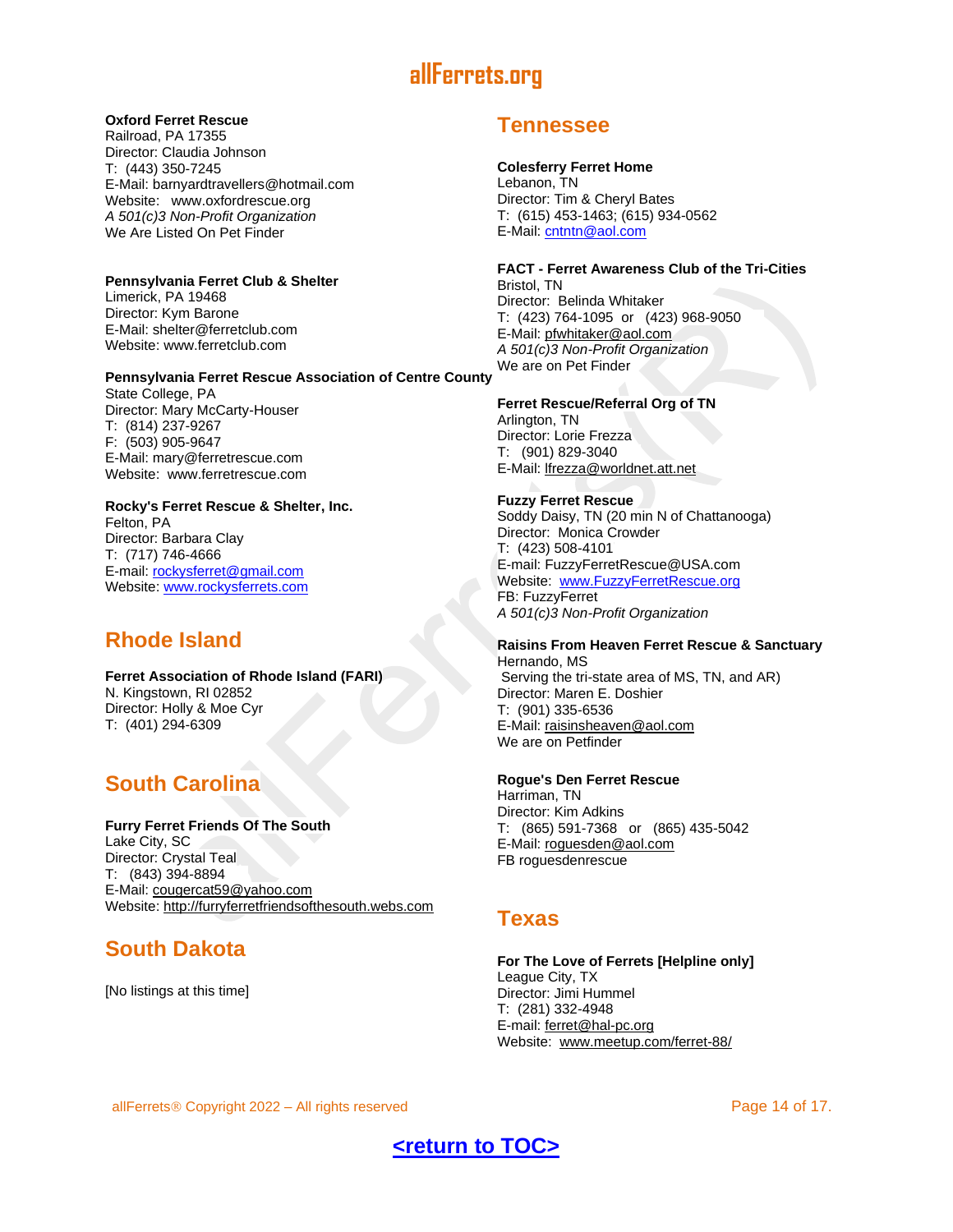#### **Ferret Waystation**

Manchaca, TX Director: Connie Gaddy T: (512) 636-5640 E-mail: [ferretwaystation@yahoo.com](mailto:ferretwaystation@yahoo.com) Website: [ferretwaystation.com](http://ferretwaystation.com/)

#### **Friskybiznus Ferret Sanctuary**

Tomball, TX Director: Susan M. Baker T: (281) 734-7807 E-mail: [susanmbaker@sbcglobal.net](mailto:susanmbaker@sbcglobal.net)

#### **San Antonio Ferret Enthusiasts (SAFE)**

San Antonio, TX Director: Rick White T: (210) 661-9195; (210) 661-0608 E-mail: [saferick@aol.com](mailto:saferick@aol.com?subject=General%20Inquiries) Rescues: [safecandi@aol.com](mailto:safecandi@aol.com?subject=Shelter/Rescue) Website: www.saferrets.org/

#### : **Texas Ferret Lovers Rescue**

Balch Springs, TX 75180 Director: Millie Sanders T: (972) 286-5778 E-mail: [milliesa@swbell.net](mailto:milliesa@swbell.net) [; txflroffice@gmail.com](mailto:txflroffice@gmail.com) Website: [www.txferretrescue.org](http://www.txferretrescue.org/)

#### **Tricks and Treats Rescue**

Shoreacres, TX Director: Vicki Montgomery T: (713) 472-6599 E-mail: [ferretfrenzy@yahoo.com](mailto:ferretfrenzy@yahoo.com) Website: [www.tricksandtreats.petfinder.com](http://www.tricksandtreats.petfinder.com/) A 501(c)3 nonprofit organization via SOS

#### **Weezle Wings Ferret Sanctuary**

Hallsville, TX Director: Suzanne Riddle T: (903) 328-9968 E-mail: [weaselmommie@gmail.com](mailto:weaselmommie@gmail.com) Website: [weezelwingsferretsanctuary.com](http://weezelwingsferretsanctuary.com/)

# <span id="page-14-0"></span>**Utah**

**The Ferret Cubby Shelter/Rescue** Richmond, UT 84333 Director: Beth Stanley T: (435) 258-2308 E-Mail: [theferretcubby@msn.com](mailto:theferretcubby@msn.com) Website: [www.theferretcubby.petfinder.org](http://www.theferretcubby.petfinder.org/) Non-profit

**Furry Slinky Ferret Rescue** Ogden, UT Director: Mary McDonald T: (801) 392-5567 E-Mail: [theferretcubby@msn.com](mailto:furryslinky@live.com)

allFerrets © Copyright 2022 – All rights reserved **Page 15 of 17.** All rights reserved

Website: [www.furryslinkyferretrescue.petfinder.org](http://www.furryslinkyferretrescue.petfinder.org/) We are on Petfinder

#### **Utah Ferret Amici** Salt Lake City, UT

T: (801) 463-1124

#### **Utah Ferret Rescue & Shelter** Draper, UT

Director: Bridget Bolland (801) 571-2903

# <span id="page-14-1"></span>**Virginia**

#### **Big Lick Ferret Shelter & Hospice** Roanoke, VA

Director: Debbie Saunders E-Mail: [director@biglickferretshelter.com](mailto:director@biglickferretshelter.com) Website: [www.biglickferretshelter.com](http://www.ferret.org/links/www.biglickferretshelter.coml)

**Chesterfield Ferret Shelter Adoptions And Rescues** Chesterfield, VA 23832 Directors: Mike And Teresa Adee T: (804) 864-0707 or (804) 245-6411

E-Mail: [mikeandtad80@comcast.net](mailto:mikeandtad80@comcast.net)

**Fairfax County Animal Shelter** Fairfax, VA T: (703) 830-1100

#### **Ferret Haven By-The-Sea**

Virginia Beach, VA Director: Lisa Leidig T: (757) 450-5868 or (757) 481-3954 E-Mail: [fhbythesea@aol.com](mailto:fhbythesea@aol.com) Website: [www.ferrethaven.org](http://www.ferrethaven.org/) A 501(c)3 Non-Profit Organization. We are on Petfinder

#### **Ferret Sanctuary 1**

Virginia Beach, VA Director: Cheryl Lemmon T: (757) 463-8942 E-Mail: [ferretsanctuary1@aol.com](mailto:ferretsanctuary1@aol.com)

**Ferrets First, Northern VA Rescue & Placement** Annandale, VA Director: Robin Hochgertel T: (703) 849-8911 E-Mail: [ferretsfirst@verizon.net](mailto:ferretsfirst@verizon.net) Website: [www.ferretsfirst.org](http://www.ferretsfirst.org/)

A 501(c)3 Non-Profit Organization. We are on Petfinder

#### **Richmond Ferret Rescue League**

Richmond, VA 23224 Director: Marlene Blackburn T: (804) 276-3905 Alt. Contact: Kris Church T: (540) 649-3918 E-Mail:

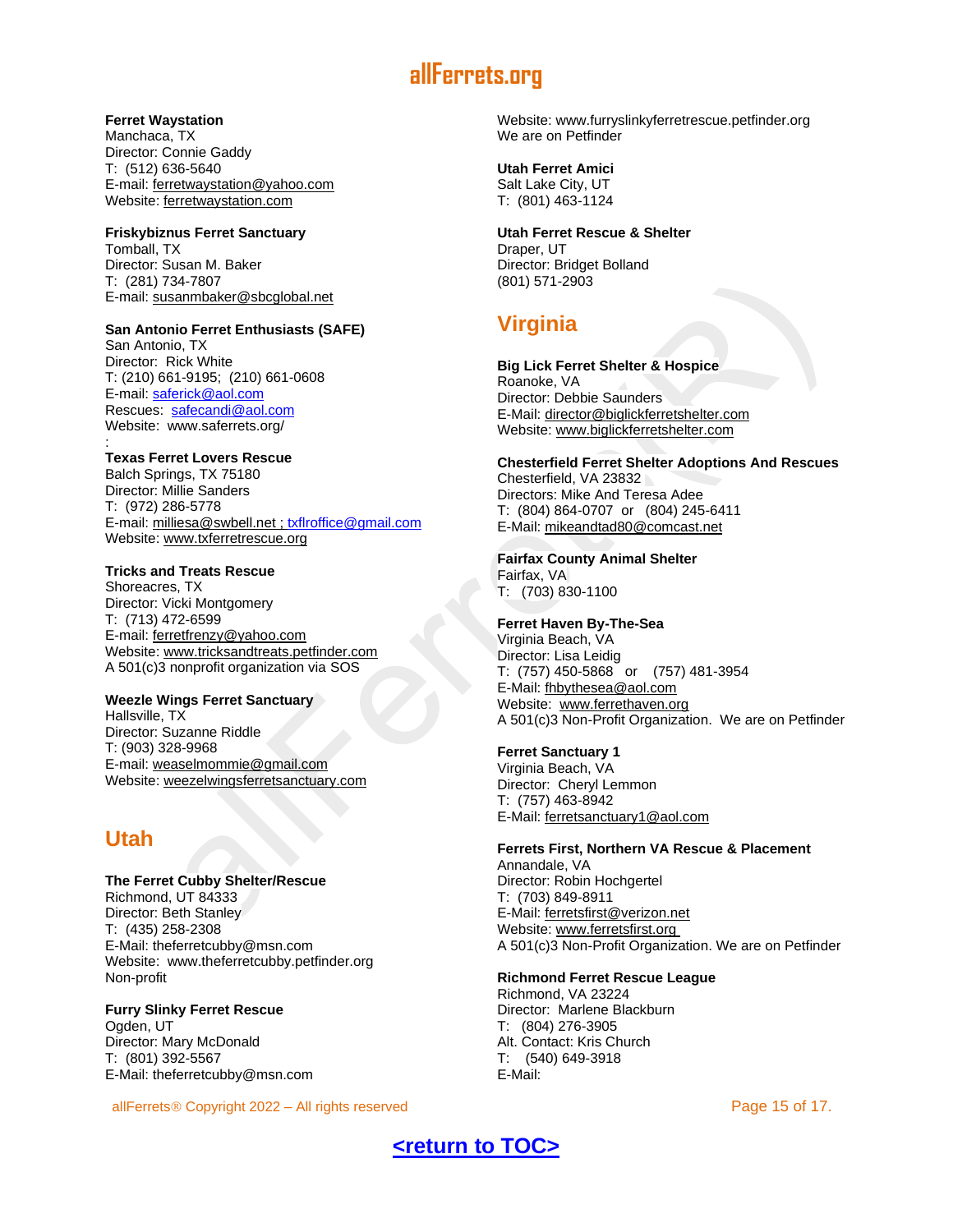[MarleneBlackburn@RichmondFerretRescueLeague.org](mailto:MarleneBlackburn@RichmondFerretRescueLeague.org) [KrisRChurch@RichmondFerretRescueLeague.org](mailto:KrisRChurch@RichmondFerretRescueLeague.org) Website: [www.richmondferretrescueleague.org](http://www.richmondferretrescueleague.org/)

#### **Washington Metro Area Ferret Outreach**

Chantilly, VA Director: Bonnie Russell T: (571) 207-6209 E-mail: [info@wmafo.org](mailto:info@wmafo.org) Website: [www.wmafo.org](http://www.wmafo.org/) A 501(c)3 Nonprofit organization

## <span id="page-15-0"></span>**Vermont**

**Rainbow Ferret Rescue** Rutland, VT Director: James Hart T: (802) 236-8151 E-mail: [jameshart102@yahoo.com](mailto:jameshart102@yahoo.com)

# <span id="page-15-1"></span>**Washington**

#### **Ferret Haven of Spokane**

Spokane, WA Director: Paula C Woodland T: (509) 926-1881 E-mail: [pcw-ferret@comcast.net](mailto:pcw-ferret@comcast.net) Website: [www.icehouse.net/ferret](http://www.icehouse.net/ferret)

#### **Sammy's Clubhouse Spokane Ferret Rescue and Education**

Spokane, WA Director): Kathy Patt T: (509) 599-3327 E-mail: [katt\\_patt@yahoo.com](mailto:katt_patt@yahoo.com) Website: [sites.google.com/site/sammysclubhouse/](http://sites.google.com/site/sammysclubhouse/) A WA State Regulated Charity organization

#### **Washington Ferret Rescue & Shelter**

Kirkland, WA Director: Kevin Farlee T: (206) 442-2025 E-mail: [washingtonferret@yahoo.com](mailto:washingtonferret@yahoo.com) Website: [www.washingtonferret.org](http://www.washingtonferret.org/) A 501(c)3 Nonprofit organization

# <span id="page-15-2"></span>**West Virginia**

**Almost Heaven Shelter & Rescue** Wellsburg, WV Director: Shadera Fitchett T: (304) 737-0559

**Theresa's Little Critters (TLC)** Charleston, WV 25301 Director: Theresa Thornburg

allFerrets © Copyright 2022 – All rights reserved **Page 16 of 17.** All rights reserved **Page 16 of 17.** 

T: (304) 545-4195 E-Mail: [crittersforchrist@hotmail.com](mailto:crittersforchrist@hotmail.com)

# <span id="page-15-3"></span>**Wisconsin**

#### **Ferret Nook Shelter/Adoption Center** Cambridge, WI

Directors: Kathy and Barry Fritz T: (608) 423-3315 E-mail: [ferretnook@ferretnook.org](mailto:ferretnook@ferretnook.org) Website: [www.ferretnook.org](http://www.ferretnook.org/) Shelter is a 501(c)3 organization

**Friends of the Ferret Den Shelter and Club**

Jackson, WI Director: Mary Williamson T: 262-432-1246 E-mail: [Friendsoftheferretden@gmail.com](mailto:Friendsoftheferretden@gmail.com) Website: [Friendsoftheferretden.com](http://www.friendsoftheferretden.com/)

#### **The Hidey Hole.com**

Wisconsin Dells, WI Director: Lynn Toole T: (608) 844-4471 E-mail: [thh.com@gmail.com](mailto:thh.com@gmail.com) Website: [www.thehideyhole.com](http://www.thehideyhole.com/)

#### **Travelers Haven Ferret Rescue**

Director: Loree Meier Stevens Point, WI (715) 498-7058 E-mail: [firewolflb@yahoo.com](mailto:firewolflb@yahoo.com)

# <span id="page-15-4"></span>**Wyoming**

**Frazzled Ferret Rescue**

Sheridan, WY Directors: T. Reimers; Ann Clark T: (307) 674-4349